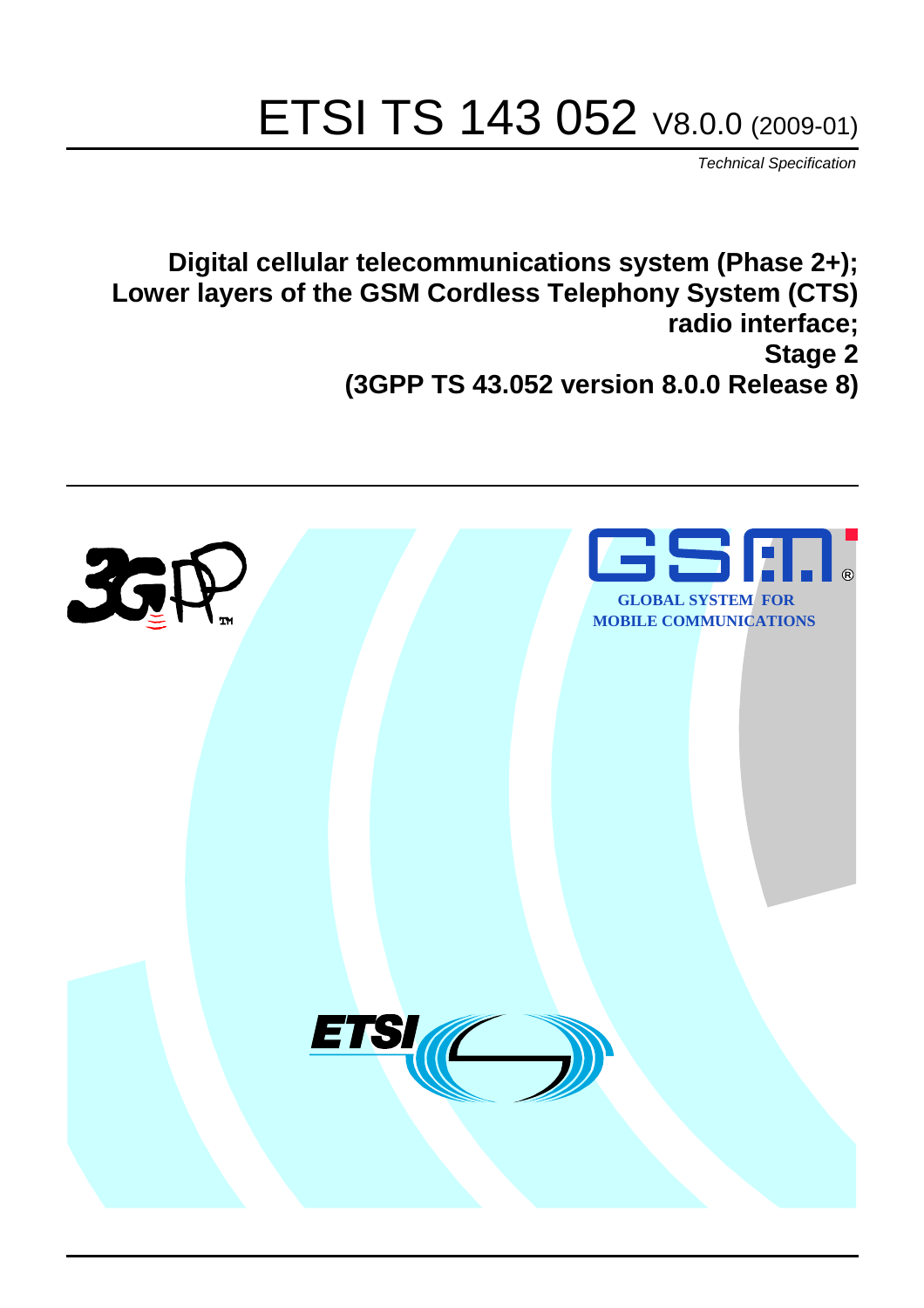Reference RTS/TSGG-0143052v800

> Keywords GSM

#### *ETSI*

#### 650 Route des Lucioles F-06921 Sophia Antipolis Cedex - FRANCE

Tel.: +33 4 92 94 42 00 Fax: +33 4 93 65 47 16

Siret N° 348 623 562 00017 - NAF 742 C Association à but non lucratif enregistrée à la Sous-Préfecture de Grasse (06) N° 7803/88

#### *Important notice*

Individual copies of the present document can be downloaded from: [http://www.etsi.org](http://www.etsi.org/)

The present document may be made available in more than one electronic version or in print. In any case of existing or perceived difference in contents between such versions, the reference version is the Portable Document Format (PDF). In case of dispute, the reference shall be the printing on ETSI printers of the PDF version kept on a specific network drive within ETSI Secretariat.

Users of the present document should be aware that the document may be subject to revision or change of status. Information on the current status of this and other ETSI documents is available at <http://portal.etsi.org/tb/status/status.asp>

If you find errors in the present document, please send your comment to one of the following services: [http://portal.etsi.org/chaircor/ETSI\\_support.asp](http://portal.etsi.org/chaircor/ETSI_support.asp)

#### *Copyright Notification*

No part may be reproduced except as authorized by written permission. The copyright and the foregoing restriction extend to reproduction in all media.

> © European Telecommunications Standards Institute 2009. All rights reserved.

**DECT**TM, **PLUGTESTS**TM, **UMTS**TM, **TIPHON**TM, the TIPHON logo and the ETSI logo are Trade Marks of ETSI registered for the benefit of its Members.

**3GPP**TM is a Trade Mark of ETSI registered for the benefit of its Members and of the 3GPP Organizational Partners. **LTE**™ is a Trade Mark of ETSI currently being registered

for the benefit of its Members and of the 3GPP Organizational Partners.

**GSM**® and the GSM logo are Trade Marks registered and owned by the GSM Association.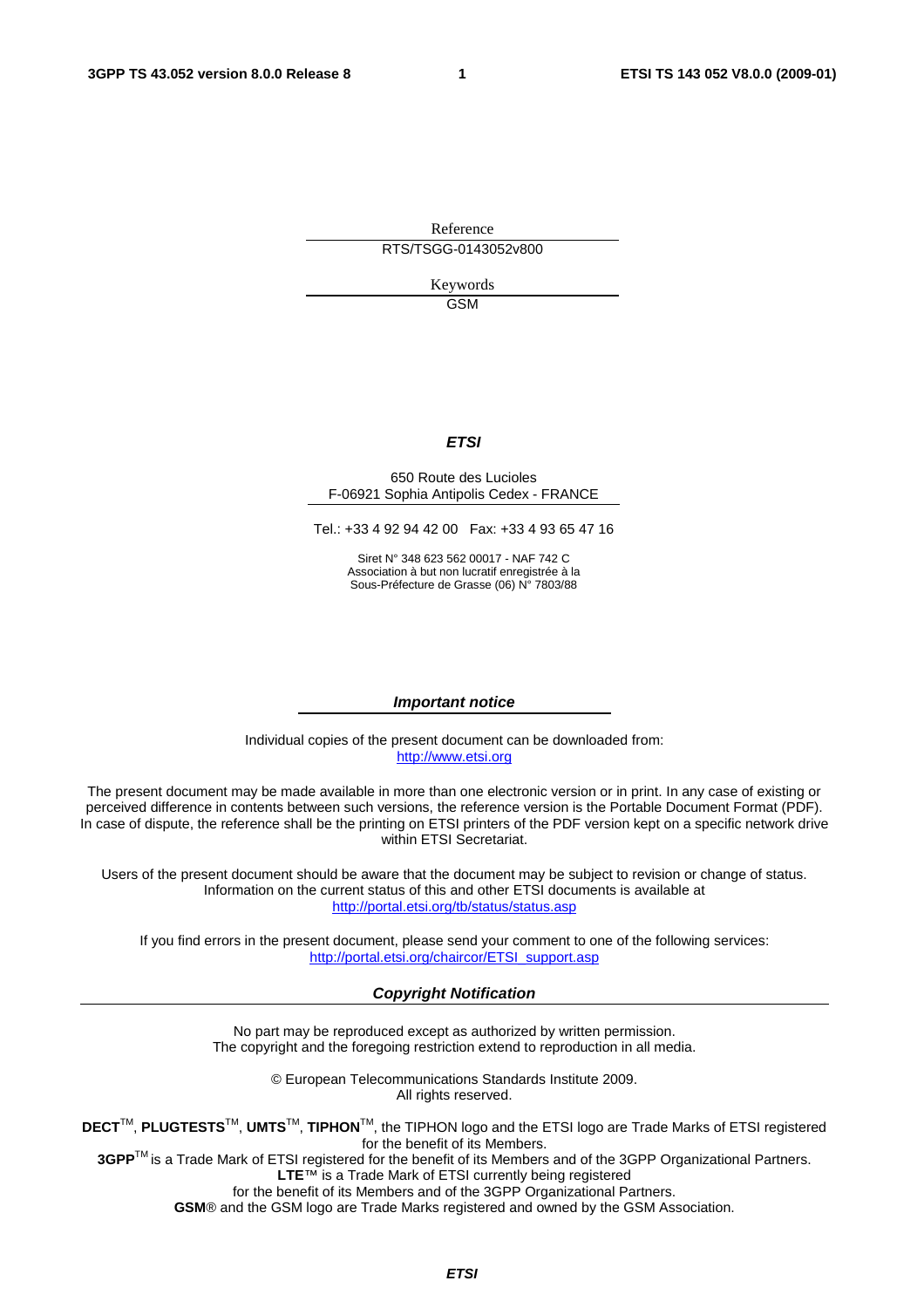## Intellectual Property Rights

IPRs essential or potentially essential to the present document may have been declared to ETSI. The information pertaining to these essential IPRs, if any, is publicly available for **ETSI members and non-members**, and can be found in ETSI SR 000 314: *"Intellectual Property Rights (IPRs); Essential, or potentially Essential, IPRs notified to ETSI in respect of ETSI standards"*, which is available from the ETSI Secretariat. Latest updates are available on the ETSI Web server [\(http://webapp.etsi.org/IPR/home.asp\)](http://webapp.etsi.org/IPR/home.asp).

Pursuant to the ETSI IPR Policy, no investigation, including IPR searches, has been carried out by ETSI. No guarantee can be given as to the existence of other IPRs not referenced in ETSI SR 000 314 (or the updates on the ETSI Web server) which are, or may be, or may become, essential to the present document.

### Foreword

This Technical Specification (TS) has been produced by ETSI 3rd Generation Partnership Project (3GPP).

The present document may refer to technical specifications or reports using their 3GPP identities, UMTS identities or GSM identities. These should be interpreted as being references to the corresponding ETSI deliverables.

The cross reference between GSM, UMTS, 3GPP and ETSI identities can be found under [http://webapp.etsi.org/key/queryform.asp.](http://webapp.etsi.org/key/queryform.asp)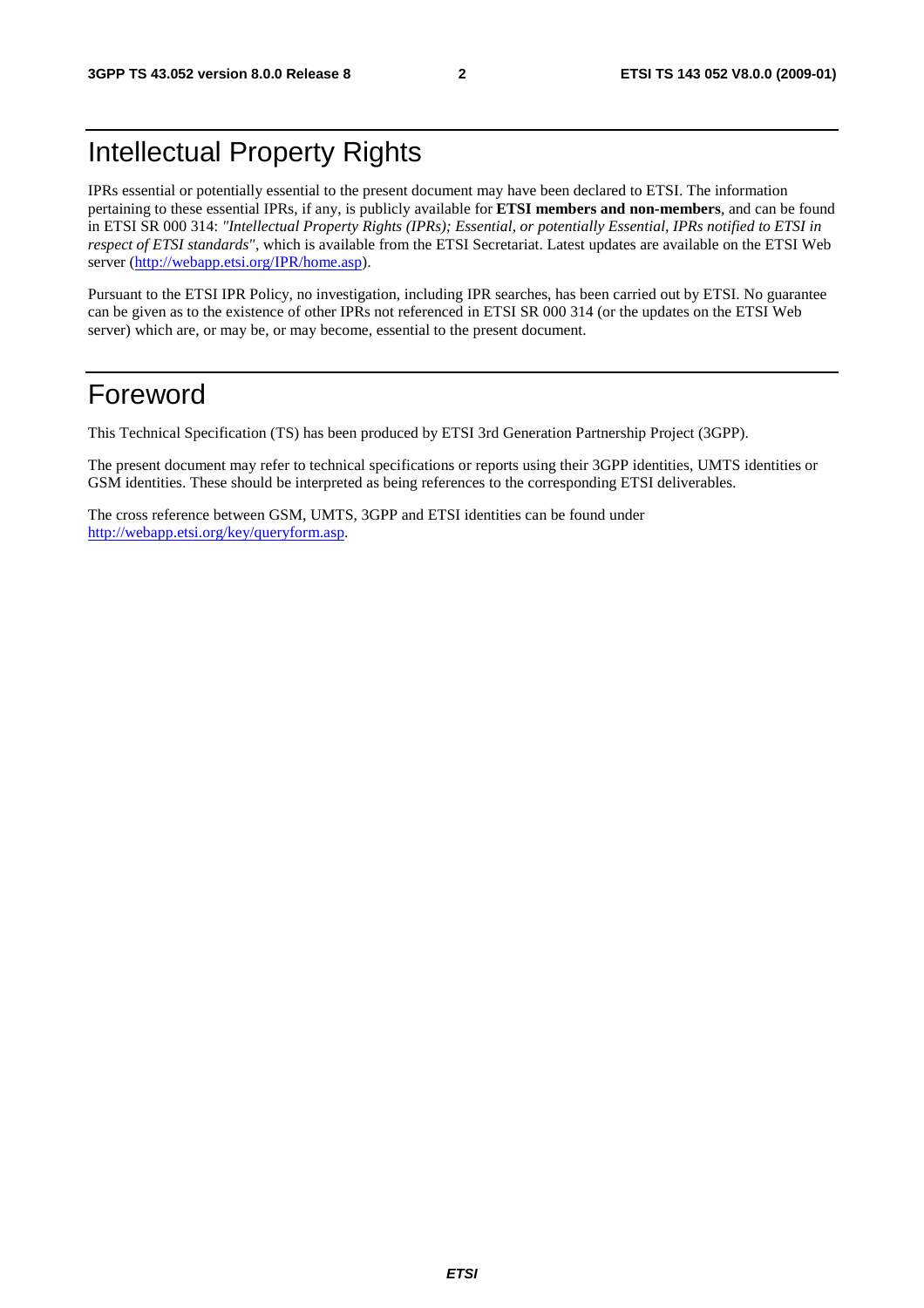$\mathbf{3}$ 

## Contents

| 1                |  |  |  |  |
|------------------|--|--|--|--|
| $\overline{2}$   |  |  |  |  |
| 3                |  |  |  |  |
| 3.1<br>3.2       |  |  |  |  |
| 4                |  |  |  |  |
| 4.1              |  |  |  |  |
| 4.2              |  |  |  |  |
| 4.3              |  |  |  |  |
| 5<br>5.1         |  |  |  |  |
| 5.2              |  |  |  |  |
| 5.2.1            |  |  |  |  |
| 5.2.2            |  |  |  |  |
| 5.3              |  |  |  |  |
| 5.3.1            |  |  |  |  |
| 5.3.2<br>5.4     |  |  |  |  |
|                  |  |  |  |  |
| 6                |  |  |  |  |
| 7                |  |  |  |  |
|                  |  |  |  |  |
| 8                |  |  |  |  |
| 9                |  |  |  |  |
| 10               |  |  |  |  |
| 10.1             |  |  |  |  |
| 10.1.1           |  |  |  |  |
| 10.1.2           |  |  |  |  |
| 10.1.3           |  |  |  |  |
| 10.1.4           |  |  |  |  |
| 10.2             |  |  |  |  |
| 10.2.1           |  |  |  |  |
| 10.2.2<br>10.2.3 |  |  |  |  |
| 10.2.4           |  |  |  |  |
| 10.3             |  |  |  |  |
| 10.3.1           |  |  |  |  |
| 10.3.2           |  |  |  |  |
| 10.3.3           |  |  |  |  |
| 10.3.4           |  |  |  |  |
| 10.4             |  |  |  |  |
| 10.4.1<br>10.4.2 |  |  |  |  |
| 10.4.3           |  |  |  |  |
| 10.4.4           |  |  |  |  |
| 10.5             |  |  |  |  |
| 10.6             |  |  |  |  |
| 10.7<br>10.8     |  |  |  |  |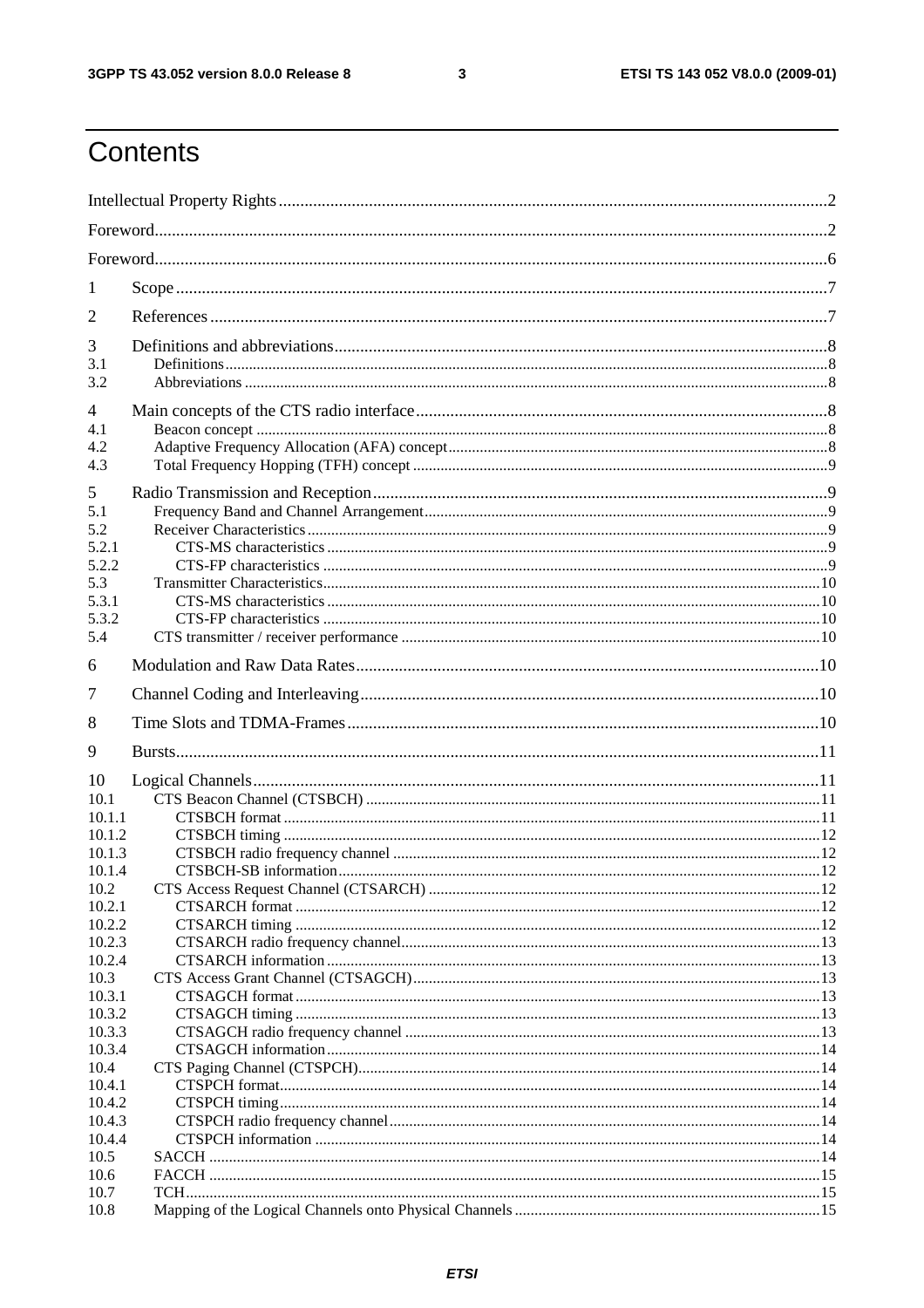3GPP TS 43.052 version 8.0.0 Release 8

 $\overline{\mathbf{4}}$ 

| 10.8.1<br>10.8.2<br>10.8.3 |                                                                                |  |
|----------------------------|--------------------------------------------------------------------------------|--|
|                            |                                                                                |  |
| 11<br>11.1                 |                                                                                |  |
| 11.2                       |                                                                                |  |
| 11.3                       |                                                                                |  |
| 11.4                       |                                                                                |  |
| 11.5                       |                                                                                |  |
| 11.6                       |                                                                                |  |
| 11.7                       |                                                                                |  |
|                            |                                                                                |  |
| 12                         |                                                                                |  |
| 12.1                       |                                                                                |  |
| 12.2                       |                                                                                |  |
| 12.2.1                     |                                                                                |  |
| 12.2.2                     |                                                                                |  |
| 12.2.2.1                   |                                                                                |  |
| 12.2.2.2                   |                                                                                |  |
| 12.2.2.3                   |                                                                                |  |
| 12.2.2.4                   |                                                                                |  |
| 12.2.3                     |                                                                                |  |
| 12.2.4                     |                                                                                |  |
| 12.2.5                     |                                                                                |  |
| 12.3                       |                                                                                |  |
| 12.3.1                     |                                                                                |  |
| 12.3.2                     |                                                                                |  |
| 12.3.3                     |                                                                                |  |
| 12.3.3.1                   |                                                                                |  |
| 12.3.3.2                   |                                                                                |  |
| 12.3.3.2.1                 |                                                                                |  |
| 12.3.3.2.2                 |                                                                                |  |
| 12.3.3.3                   |                                                                                |  |
| 12.3.4                     |                                                                                |  |
| 12.4<br>12.4.1             |                                                                                |  |
| 12.4.2                     |                                                                                |  |
| 12.4.3                     |                                                                                |  |
| 12.4.4                     |                                                                                |  |
|                            |                                                                                |  |
|                            |                                                                                |  |
| A.1                        |                                                                                |  |
| A.1.1                      |                                                                                |  |
| A.1.1.1                    |                                                                                |  |
| A.1.1.2                    |                                                                                |  |
| A.1.2                      |                                                                                |  |
|                            |                                                                                |  |
| A.2                        | Scenario 1: PLMN and CTS-GFL have no common frequency in whole coverage area24 |  |
| A.2.1                      |                                                                                |  |
| A.2.1.1                    |                                                                                |  |
| A.2.1.2                    |                                                                                |  |
| A.2.2                      |                                                                                |  |
| A.2.3                      |                                                                                |  |
| A.3                        |                                                                                |  |
| A.3.1                      |                                                                                |  |
| A.3.1.1                    |                                                                                |  |
| A.3.1.2                    |                                                                                |  |
| A.3.2                      |                                                                                |  |
| A.3.2.1                    |                                                                                |  |
| A.3.2.2                    |                                                                                |  |
| A.3.3                      |                                                                                |  |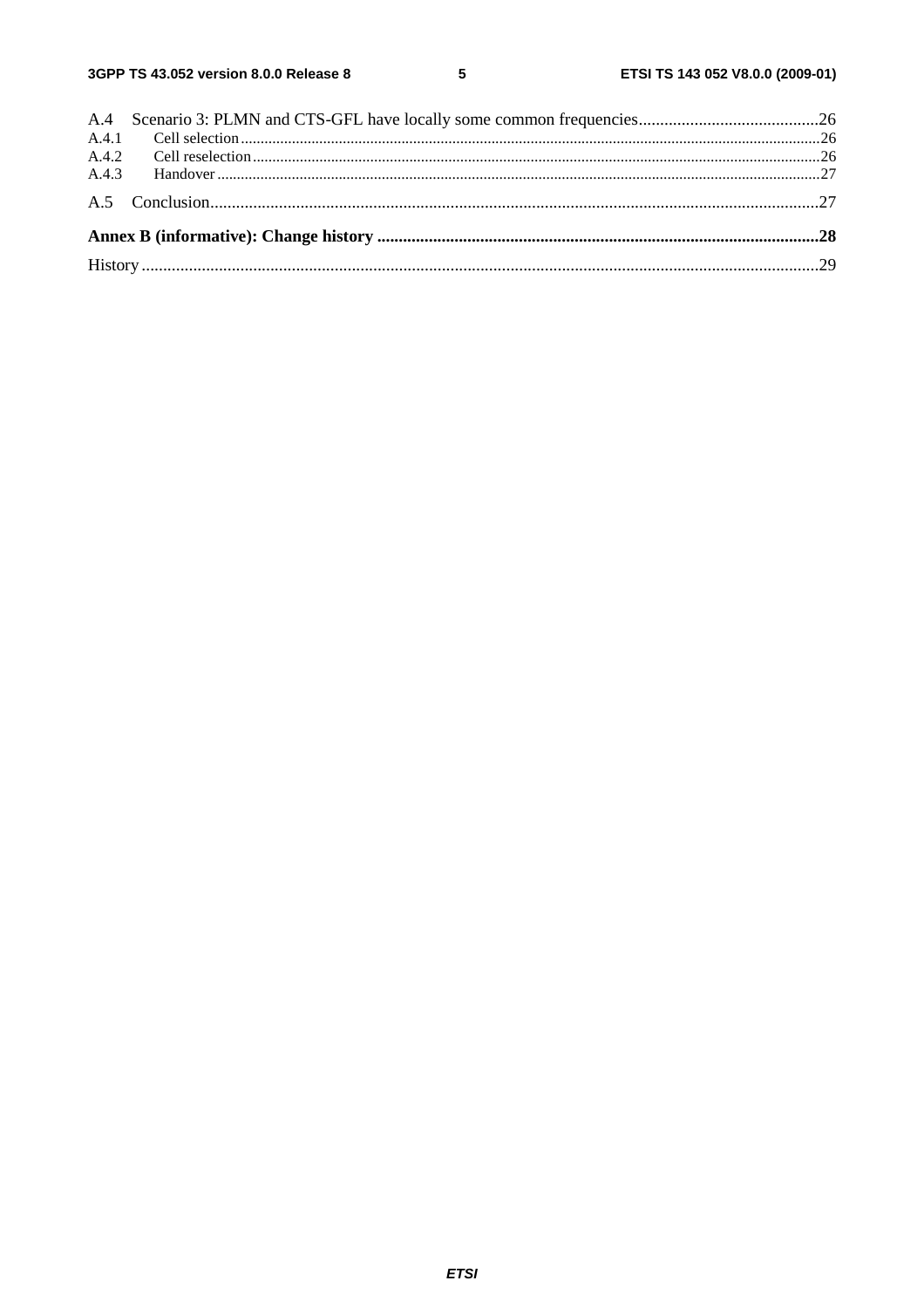## Foreword

This Technical Specification has been produced by the 3<sup>rd</sup> Generation Partnership Project (3GPP).

The contents of the present document are subject to continuing work within the TSG and may change following formal TSG approval. Should the TSG modify the contents of the present document, it will be re-released by the TSG with an identifying change of release date and an increase in version number as follows:

Version x.y.z

where:

- x the first digit:
	- 1 presented to TSG for information;
	- 2 presented to TSG for approval;
	- 3 or greater indicates TSG approved document under change control.
- y the second digit is incremented for all changes of substance, i.e. technical enhancements, corrections, updates, etc.
- z the third digit is incremented when editorial only changes have been incorporated in the document.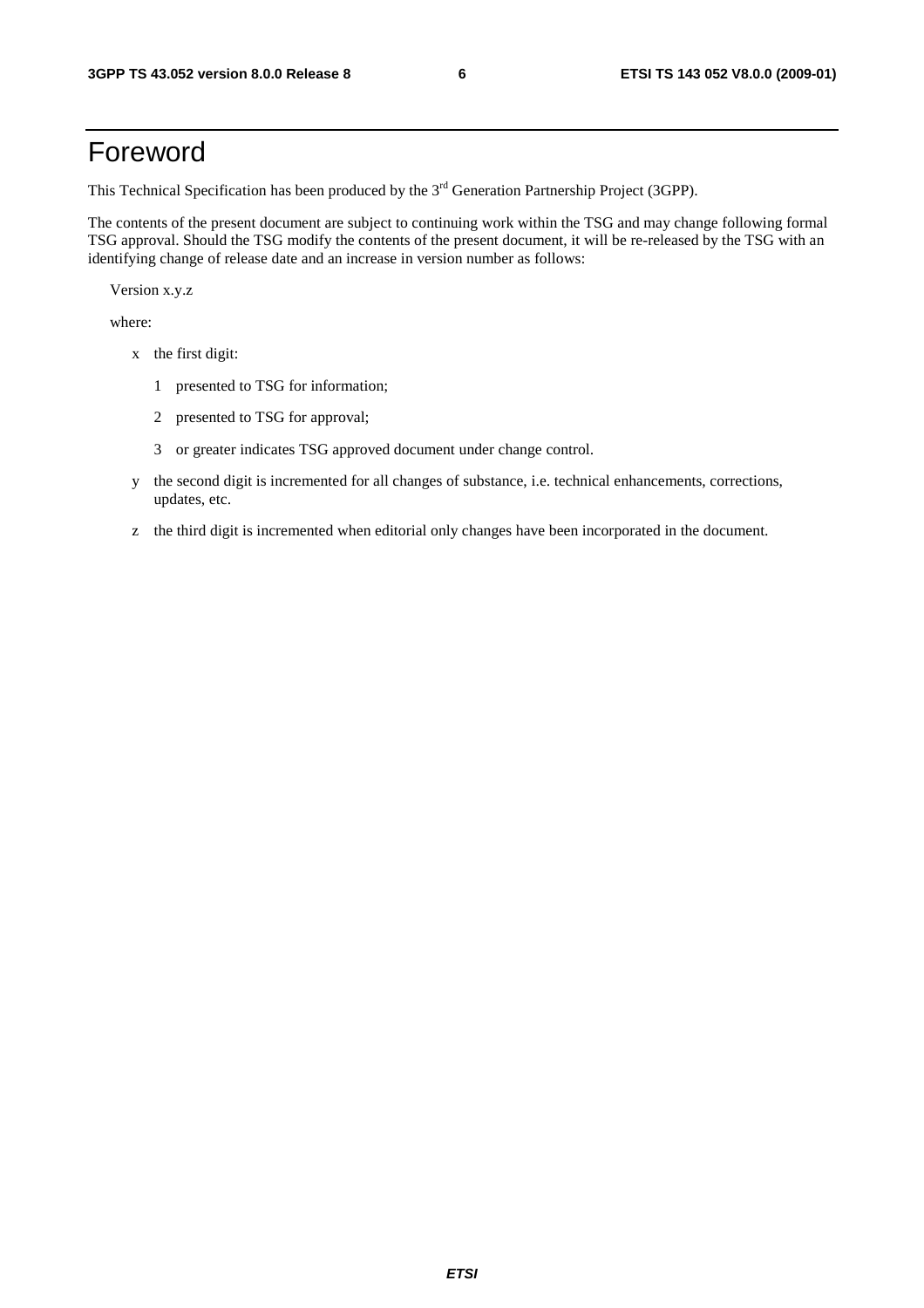### 1 Scope

The present document gives an overall description of the lower layers of the radio interface for GSM based Cordless Telephony Systems (GSM-CTS).

The GSM-CTS system is intended to provide a cordless connection between the fixed network and GSM-based CTS Mobile Stations (CTS-MS) via a private CTS Fixed Part (CTS-FP).

Stage 1 is an overall description, from the service subscribers and user's standpoint, that view the network as a single entity which provides service to the user. GSM 02.56 contains the CTS Stage 1 service description.

GSM 03.56 is a Stage 2 document that describes the system architecture of the GSM Cordless Telephone Systems (GSM-CTS), i.e. the system elements, the system interfaces and the functional capabilities.

### 2 References

The following documents contain provisions which, through reference in this text, constitute provisions of the present document.

- References are either specific (identified by date of publication, edition number, version number, etc.) or non-specific.
- For a specific reference, subsequent revisions do not apply.
- For a non-specific reference, the latest version applies. In the case of a reference to a 3GPP document (including a GSM document), a non-specific reference implicitly refers to the latest version of that document *in the same Release as the present document*.
- [1] GSM 01.04: "Digital cellular telecommunications system (Phase 2+); Abbreviations and Acronyms". [2] GSM 02.56: "Digital cellular telecommunications system (Phase 2+); GSM Cordless Telephone System (CTS); Service Description; Stage 1". [3] GSM 03.22: "Digital cellular telecommunications system (Phase 2+); Functions related to Mobile Station (MS) in idle mode and group receive mode". [4] GSM 03.20: "Digital cellular telecommunications system (Phase 2+); GSM Cordless Telephone System (CTS); Security related network functions; Stage 2". [5] GSM 03.56: "Digital cellular telecommunications system (Phase 2+); GSM Cordless Telephony System (CTS); CTS Architecture Description; Stage 2". [6] GSM 04.08: "European digital cellular telecommunications system (Phase 2+); Mobile radio interface layer 3 specification". [7] GSM 05.02 (V6.3): "Digital cellular telecommunications system (Phase 2+); Multiplexing and multiple access on the radio path". [8] GSM 05.03 (V6.1): "Digital cellular telecommunications system (Phase 2+); Channel coding". [9] GSM 05.04: "Digital cellular telecommunications system (Phase 2+); Modulation". [10] GSM 05.05: "Digital cellular telecommunications system (Phase 2+); Radio transmission and reception". [11] GSM 05.08: "Digital cellular telecommunications system (Phase 2+); Radio subsystem link control". [12] GSM 05.10: "Digital cellular telecommunications system (Phase 2+); Radio subsystem synchronization".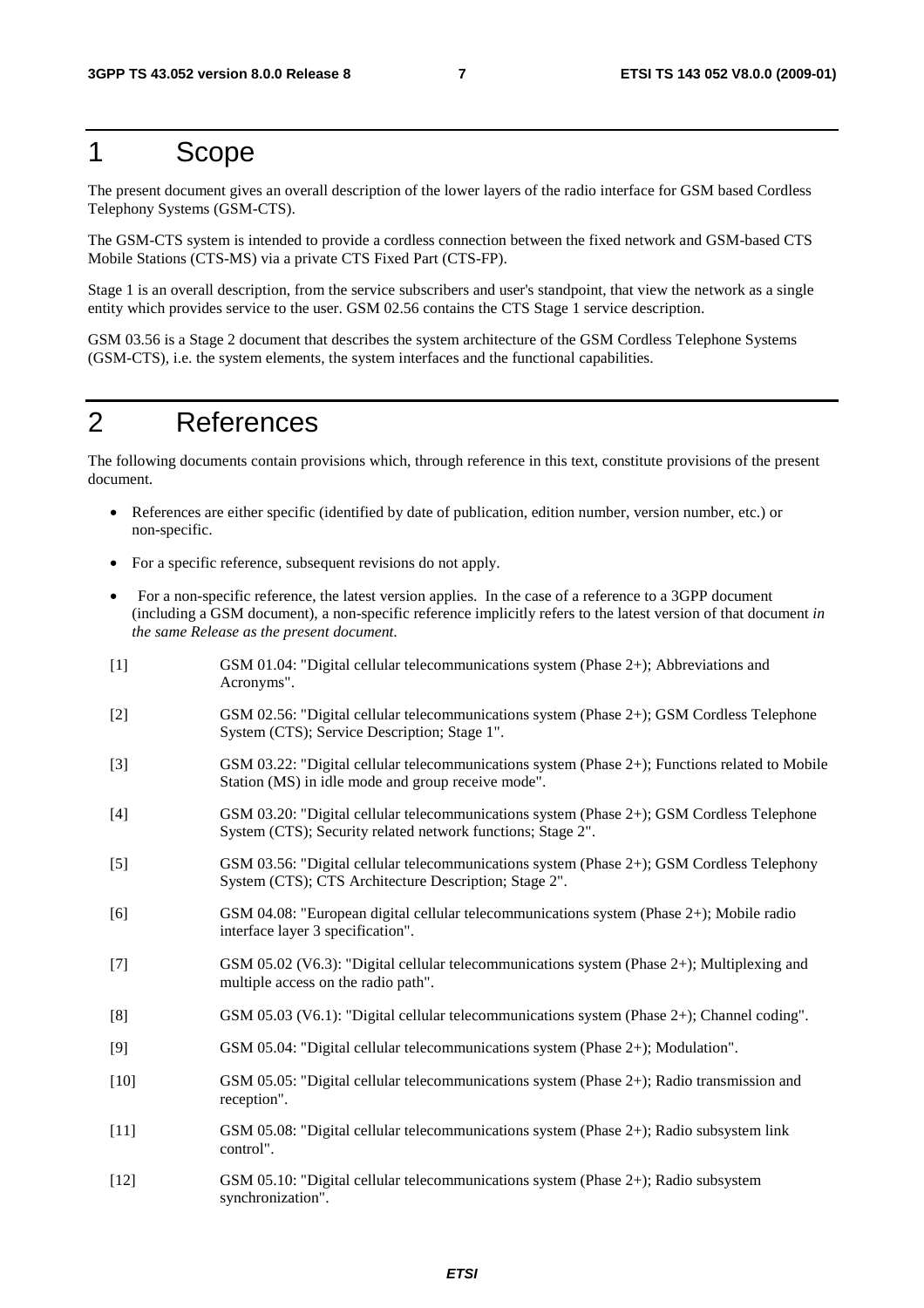### 3 Definitions and abbreviations

#### 3.1 Definitions

For the purposes of the present document, the following terms and definitions apply:

**CTS Mobile Station:** GSM-MS supporting CTS.

**CTS Fixed Part:** CTS-FP is a device which acts as a link between the CTS-MS and the fixed network.

**GSM-CTS:** Cordless Telephony System based on GSM.

### 3.2 Abbreviations

The following list describes the abbreviations and acronyms used in the present document. The GSM abbreviations explained in GSM 01.04 [1] are not included below.

| AFA            | <b>Adaptive Frequency Allocation</b> |
|----------------|--------------------------------------|
| <b>CTS</b>     | Cordless Telephony System            |
| <b>CTSAGCH</b> | <b>CTS Access Grant CHannel</b>      |
| <b>CTSARCH</b> | <b>CTS Access Request CHannel</b>    |
| <b>CTSBCH</b>  | CTS Beacon CHannel                   |
| CTS-FP         | CTS Fixed Part                       |
| CTS-MS         | <b>CTS Mobile Station</b>            |
| <b>CTSMSI</b>  | CTS Mobile Subscriber Identity       |
| <b>CTSPCH</b>  | CTS Paging CHannel                   |
| <b>DPLMN</b>   | Donor Public Land Mobile Network     |
| <b>FPBI</b>    | Fixed Part Beacon Identity           |
| GFL            | Generic Frequency List               |
| <b>RX</b>      | Receive                              |
| <b>TFH</b>     | <b>Total Frequency Hopping</b>       |
| ТX             | Transmit                             |
|                |                                      |

## 4 Main concepts of the CTS radio interface

The main assumption behind the CTS work item and in particular the CTS radio interface, is that a modified single timeslot state of the art GSM-MS chipset could be used for a home base station, i.e. as a CTS-FP.

The CTS radio interface has been designed to meet a requirement of low generated interference, either from the CTS to existing overlaying PLMNS, either from a CTS to another CTS. This requirement is achieved by the combined usage of the three concepts: beacon concept, AFA concept and TFH concept.

#### 4.1 Beacon concept

A limited number of CTS-MS shall be served by one CTS-FP (see GSM 02.56). Therefore, a broadcast channel continuously transmitted such as the BCCH in GSM is not needed for CTS.

A channel called CTS beacon channel (CTSBCH) is proposed with the following main characteristics: it is transmitted by the CTS-FP every 26 frames in a 52-multiframe pattern, and allows the CTS-MS to synchronise with the CTS-FP. Minimum signalling is also supported by the CTSBCH, so that it is the only logical channel a CTS-FP shall periodically transmit on the CTS radio interface. Every other logical channel is only transmitted "on demand".

### 4.2 Adaptive Frequency Allocation (AFA) concept

A precise radio frequency planning can not be applied to the CTS-FP/MS pair, as the CTS is intended to be deployed by the end-user. Therefore, a list of frequencies (the GFL) on which it is allowed to operate is given to the CTS. With the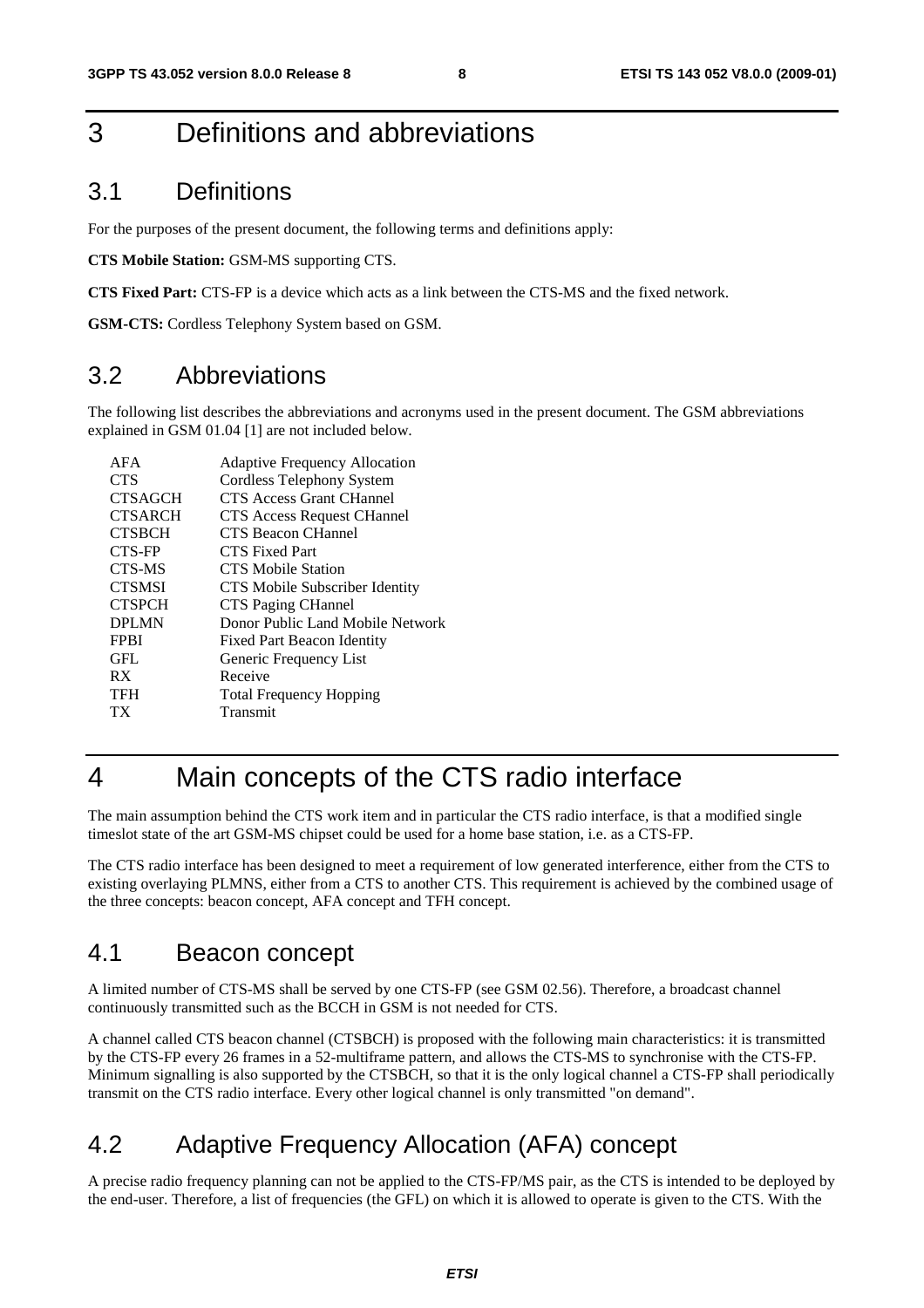AFA, interference measurements will be performed on the frequencies in the GFL to provide a ranking in the AFA table, in order to exclude unacceptably interfered frequencies from the usage in CTS.

### 4.3 Total Frequency Hopping (TFH) concept

The remaining frequencies are used by the Total Frequency Hopping algorithm in order to reduce the interference of the CTS with the overlaying PLMN and other CTS-FP/MS pairs. With TFH the interference caused by the CTS link is spread across multiple GSM links (interference averaging) and the co-channel interference is due to different users at different locations (interference diversity).

A new hopping algorithm which is especially tailored for use in CTS with improved performance compared to the GSM hopping algorithms shall be used.

## 5 Radio Transmission and Reception

The CTS-FP and CTS-MS shall in Phase 1 GSM-CTS conform to the transmission and reception specifications of at least one or more of the following cellular standards:

- P-GSM900;
- E-GSM900:
- DCS1800;
- PCS1900.

The final choice of characteristics and performance requirements depends on system scenario calculations.

### 5.1 Frequency Band and Channel Arrangement

The frequency band and channel arrangement for the GSM-CTS are as specified in GSM 05.05 clause 2.

#### 5.2 Receiver Characteristics

#### 5.2.1 CTS-MS characteristics

It is the intention to keep the CTS-MS characteristics in line with the GSM-MS characteristics as specified in GSM 05.05 clause 5, but the final decision depends on system scenario calculations.

#### 5.2.2 CTS-FP characteristics

It is the intention to keep the CTS-FP characteristics in line with the GSM-MS characteristics as specified in GSM 05.05 clause 5, but with reversed frequency bands. The final decision depends on system scenario calculations.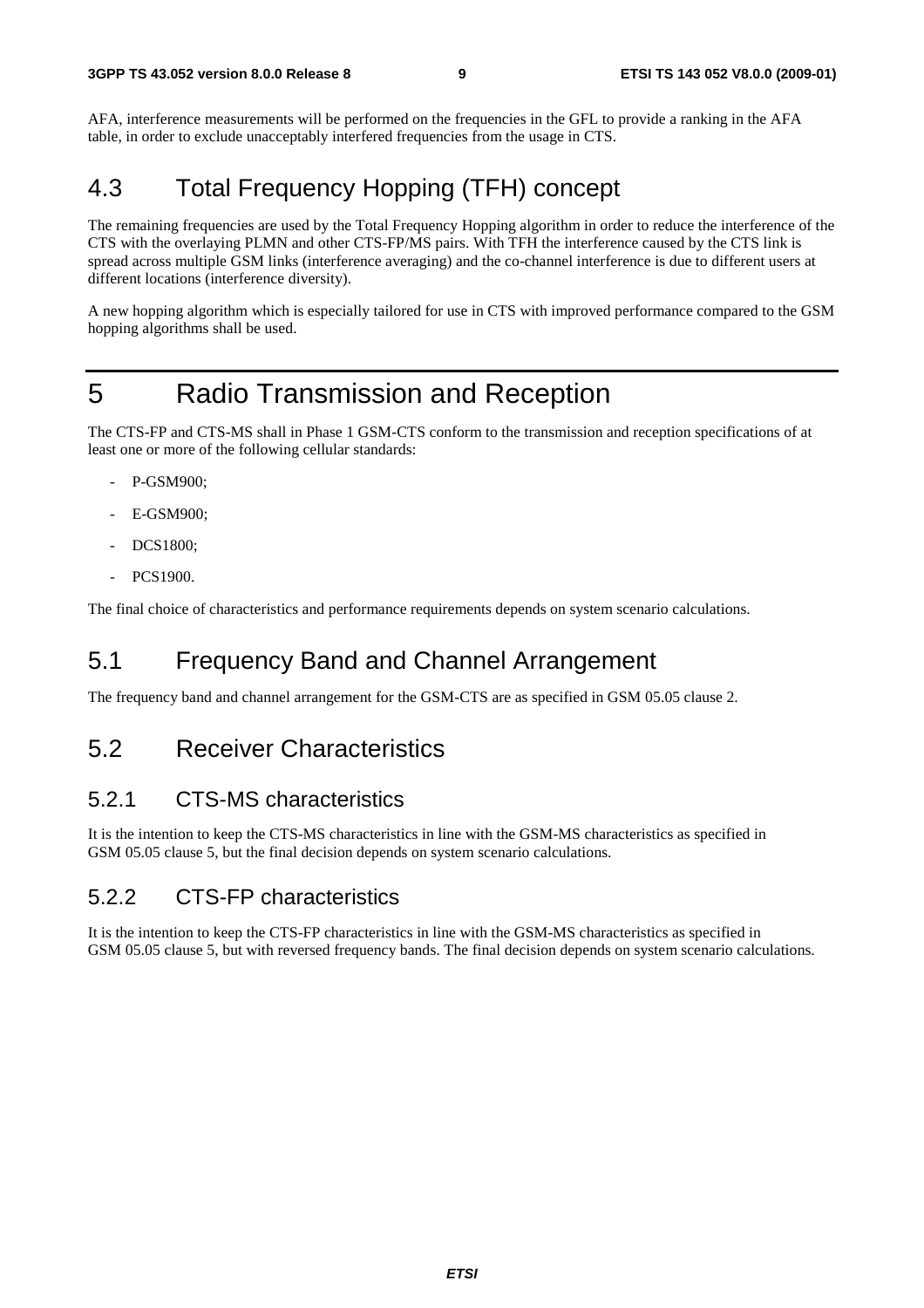### 5.3 Transmitter Characteristics

### 5.3.1 CTS-MS characteristics

It is the intention to keep the CTS-MS characteristics as far as possible in line with the GSM-MS characteristics as specified in GSM 05.05 clause 4, but the final decision depends on system scenario calculations.

In addition, it is intended to lower the maximum nominal output power and the lowest nominal output power to values which shall be determined by system scenario calculations. Both values could be below the nominal output powers specified in GSM 05.05 subclause 4.1.1.

#### 5.3.2 CTS-FP characteristics

It is the intention to keep the CTS-FP characteristics as far as possible in line with the GSM-MS characteristics as specified in GSM 05.05 subclause 4, but with reversed frequency bands. The final decision depends on system scenario calculations.

In addition, it is intended to lower the maximum nominal output power and the lowest nominal output power to values which shall be determined by system scenario calculations. Both values could be below the nominal output powers specified in GSM 05.05 subclause 4.1.1.

### 5.4 CTS transmitter / receiver performance

It is the intention to keep the CTS transmitter / receiver performance in line with the GSM transmitter / receiver performance as specified in GSM 05.05 clause 6.

The GSM requirement on receiver performance for frequency hopping where frequencies are interfered shall be fulfilled by both the CTS-MS and CTS-FP.

## 6 Modulation and Raw Data Rates

The modulation technique and raw data rates are as specified in GSM 05.04.

## 7 Channel Coding and Interleaving

The channel coding algorithm and interleaving schemes of existing GSM channels used in the GSM CTS radio interface are as specified in GSM 05.03.

Channel coding algorithms and interleaving schemes for new logical channels are defined in clause 10.

## 8 Time Slots and TDMA-Frames

The time slot organisation is as specified in GSM 05.02 subclause 4.3.1.

The TDMA frames are organised in multiframes, superframes, and hyperframes. The hyperframe is the longest recurrent time period and consists of 26 x 51 x 2048 TDMA frames. The TDMA frames are numbered modulo this hyperframe, which means that the frame number FN ranges from 0 to FN\_MAX= (26 x 51 x  $2^{11}$ ) -1 = 2715647. The CTS-FP keeps track of the frame numbering once initialised.

Two types of multiframes exist in the GSM-CTS system:

- a 26-multiframe with a duration of 120 ms, comprising 26 TDMA frames. This multiframe is used to carry TCH, SACCH, and FACCH (see clause 10);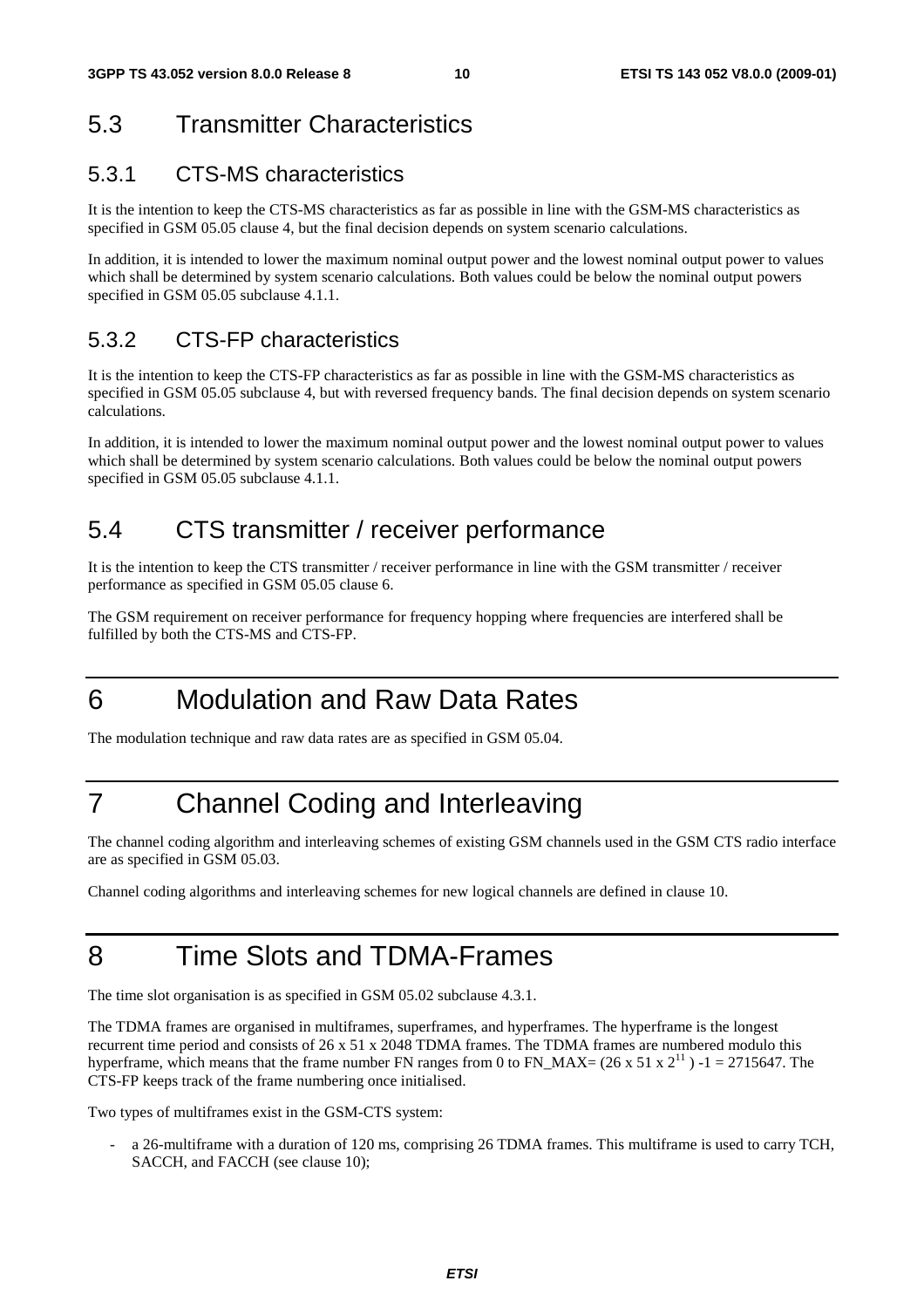- a 52-multiframe with a duration of 240 ms, comprising 52 TDMA frames. This multiframe is used to carry CTSBCH, CTSARCH, CTSAGCH and CTSPCH (see clause 10), and is indicated as CTSBCH multiframe.
- NOTE: GSM-CTS uses a scheme slightly different from the GSM-based frame structure in that instead of 51-multiframes, 52-multiframes are used. The reason for this choice is that the bursts of the CTSBCH have a frame distance that coincides with the idle frames of a TCH/F connection; it is therefore possible to support in the CTS-FP a speech connection and the CTSBCH transmission in parallel on the same timeslot, which allows the realisation of the CTS-FP hardware with a state of the art chipset for a GSM-MS supporting only a single timeslot.

### 9 Bursts

In the physical layer of the GSM-CTS system, three types of burst formats are used:

- Normal Burst (NB);
- Frequency Correction Burst (FB);
- Synchronisation Burst (SB).

They are as specified in GSM 05.02 subclause 5.2, with the difference that the synchronisation bursts used in GSM-CTS shall have a specific training sequence, in order to avoid misleading detection of a GSM-CTS synchronisation bursts by a GSM-MS.

### 10 Logical Channels

For the GSM-CTS system, eight logical channels have been specified. There is one traffic channel TCH/F, and there are six signalling channels CTSBCH, CTSARCH, CTSAGCH, CTSPCH, SACCH, and FACCH.

### 10.1 CTS Beacon Channel (CTSBCH)

The CTSBCH logical channel is used to provide frequency and synchronisation information in the downlink direction. From this information the CTS-MS is able to synchronise and to recognise the identity of the CTS-FP. It is made up of a pair of CTSBCH-SB and CTSBCH-FB transmitted in every 52-multiframe.

Signalling mechanisms have been defined in order to reduce emissions from both CTS-FP and CTS-MS.

In cases where the CTS-FP has no resources to handle accesses from a CTS-MS, the CTSBCH shall indicate that no CTS-MS shall attempt to access the CTS-FP.

In order to avoid continuous broadcasting of the CTSPCH, signalling is provided on the CTSBCH that indicates the presence of the CTSPCH.

#### 10.1.1 CTSBCH format

- burst:
	- Frequency Correction Burst (FB) is used for the CTSBCH-FB;
	- Synchronisation Burst (SB) is used for the CTSBCH-SB.
- channel coding scheme: CTSBCH-SB uses the same channel coding scheme as the SCH, specified in GSM 05.03 subclause 4.7. No channel coding is required for CTSBCH-FB.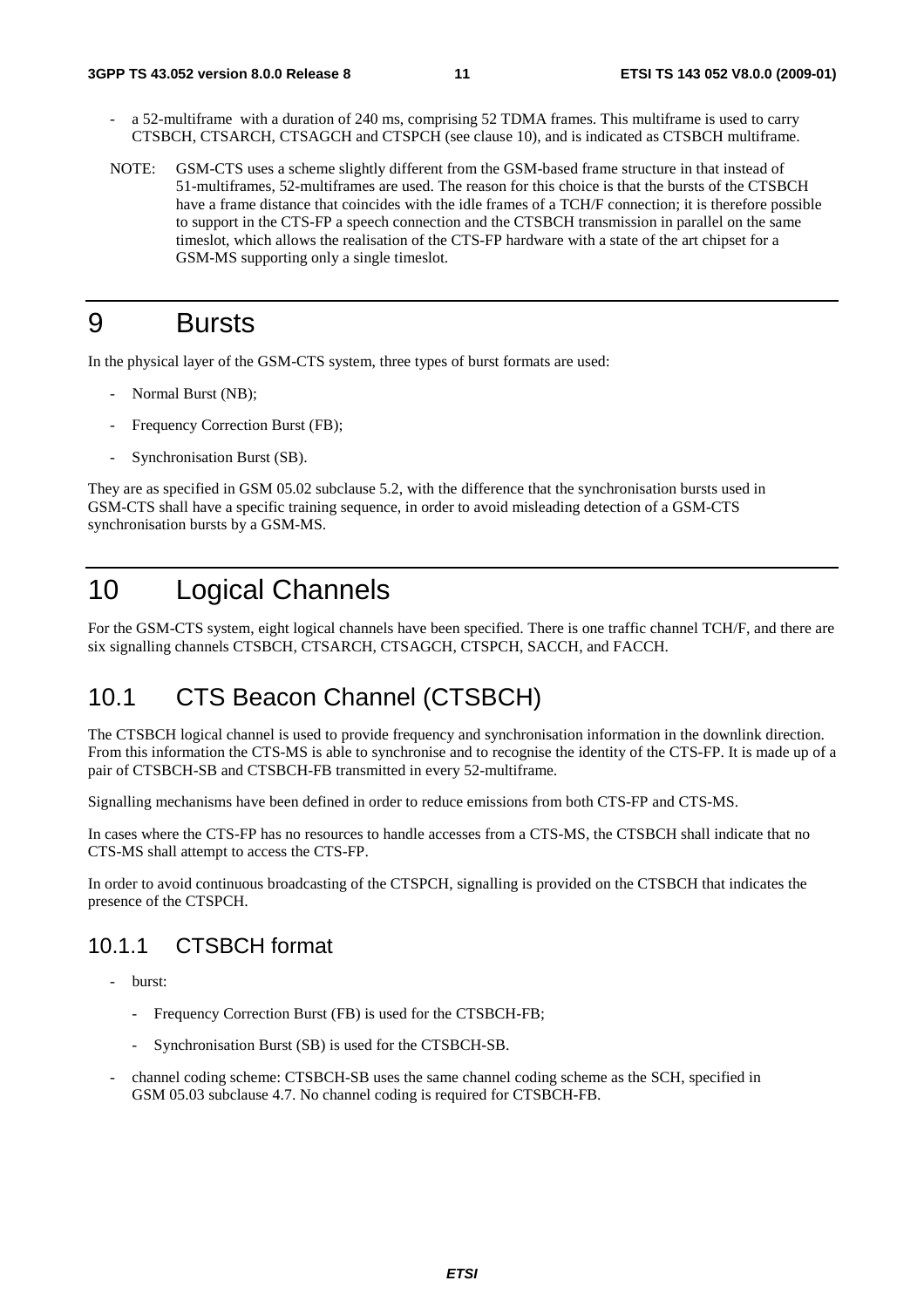#### 10.1.2 CTSBCH timing

The timing of the CTSBCH is as follows (see figure 1):

- frame position:
	- FN mod 52 = 25 the CTSBCH-FB is transmitted;
	- $FN \mod 52 = 51$  the CTSBCH-SB is transmitted.
- timeslot position: a pair of CTSBCH-SB and CTSBCH-FB shall have the same timeslot position within one 52multiframe but the position can change from one 52-multiframe to another according to the Beacon timeslot management procedure (see subclause 11.2).

#### 10.1.3 CTSBCH radio frequency channel

The CTSBCH is transmitted on the CTSBCH frequency channel, according to the CTSBCH frequency selection, see subclause 12.2.2.

#### 10.1.4 CTSBCH-SB information

The CTSBCH-SB carries 25 information bits. These 25 bits shall be divided into five fields as follows:

- a status field indicating whether the CTS-FP has any radio resource available;
- a flag indicating the presence of the CTSPCH in the next 52-multiframe;
- a flag indicating whether the CTS-FP is currently performing timeslot shifting (see subclause 11.2) on the CTSBCH;
- a field indicating the timeslot number of the CTSARCH, CTSAGCH and CTSPCH;
- the FPBI field indicating the identity of the CTS-FP, in such a way that invalid attachment attempts by CTS-MS which are not enrolled (see GSM 03.56) with this CTS-FP are minimised.

### 10.2 CTS Access Request Channel (CTSARCH)

The CTSARCH is transmitted in the uplink by the CTS-MS to request dedicated radio resources from the CTS-FP; it is also used during the Alive check procedure (see clause 12).

#### 10.2.1 CTSARCH format

- Burst: Synchronisation Bursts (SB) are used for the CTSARCH.
- NOTE: due to the short distance between the CTS-FP and the CTS-MS, there is no need to use a burst of reduced length like the Access Burst (as specified in GSM 05.02 subclause 5.2).
- Channel coding scheme: same as for the SCH, specified in GSM 05.03 subclause 4.7.

#### 10.2.2 CTSARCH timing

The timing of the CTSARCH is as follows (see figure 1):

- frame position:
	- FN mod  $52 = 2$  to 9 for CTSARCH used for the non-hopping access procedure, see subclause 12.3.3.2;
	- FN mod  $52 = 10$  to 15 for CTSARCH used for the hopping access procedure (see subclause 12.3.3.2) and the alive check procedure (see subclause 12.3.2 and subclause 12.3.5).
- timeslot position: the CTSARCH is transmitted on a timeslot number which shall be indicated in the CTSBCH-SB information bits (see subclause 10.1.4).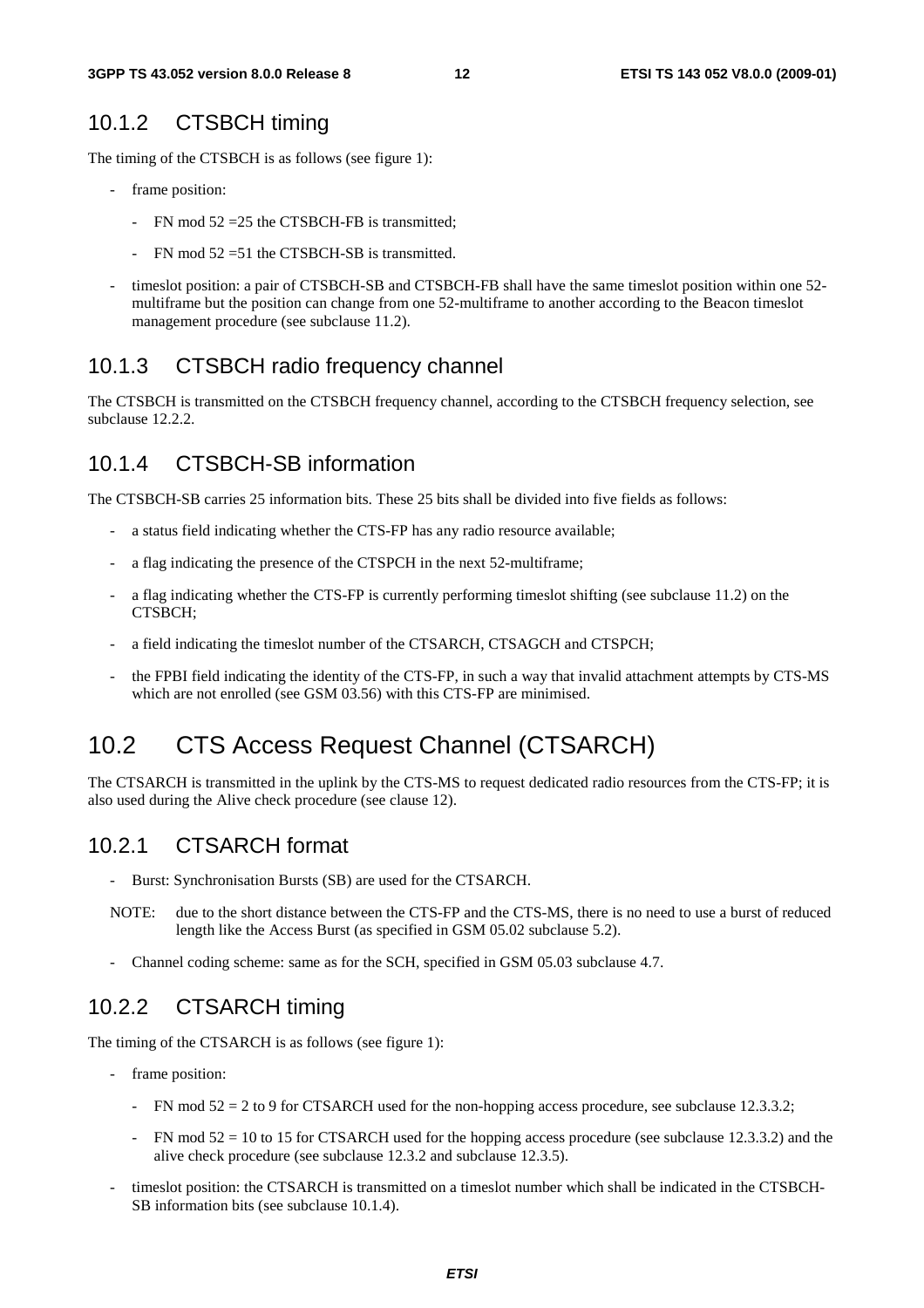#### 10.2.3 CTSARCH radio frequency channel

The CTSARCH radio frequency channel is:

- the CTS beacon frequency for the CTSARCH used for the non-hopping access procedure, see subclause 12.3.3.2;
- mapped on a predefined set of frequencies by the Total Frequency Hopping for the CTSARCH used for the hopping access procedure (see subclause 12.3.3.2) and the alive check procedure (see subclause 12.3.2).

Refer to subclause 10.8.2 for background on the choice of the radio frequency channel.

#### 10.2.4 CTSARCH information

The CTSARCH carries 25 information bits forming an access request message. These 25 bits shall be divided into two fields as follows:

- a field indicating the cause of the type of the access request;
- a field carrying the CTS Mobile Subscriber Identity (CTSMSI) allocated to the CTS-MS.

### 10.3 CTS Access Grant Channel (CTSAGCH)

The CTSAGCH is used in the downlink by the CTS-FP to grant a dedicated RR connection to a CTS-MS that has requested radio resources by the use of the CTSARCH.

#### 10.3.1 CTSAGCH format

- Burst: Normal Bursts (NB) are used for the CTSAGCH.
- Training sequence: it is determined by the three LSBs of the FPBI. These three bits form the 3-bit training sequence code (TSC) which selects one of the eight training sequences specified in GSM 05.02 subclause 5.2.3.
- Channel coding and interleaving schemes: same as for the SACCH, as specified in GSM 05.03 subclause 4.1, over 4 consecutive bursts.

#### 10.3.2 CTSAGCH timing

The timing of the CTSAGCH is as follows (see figure 1):

- frame position:
	- FN mod  $52 = 16$  to 19 for the CTSAGCH used for the non-hopping access procedure, see subclause 12.3.3.2;
	- FN mod  $52 = 20$  to 23 for the CTSAGCH used for the hopping access procedure, see subclause 12.3.3.2.
- timeslot position: the CTSAGCH is transmitted on a timeslot number which shall be indicated in the CTSBCH-SB information bits (see subclause 10.1.4).

#### 10.3.3 CTSAGCH radio frequency channel

The CTSAGCH radio frequency channel is:

- the CTS beacon frequency for the CTSAGCH used for the non-hopping access procedure, see subclause 12.3.3.2;
- mapped on a predefined set of frequencies by the Total Frequency Hopping for the CTSAGCH used for the hopping access procedure, see subclause 12.3.3.2.

Refer to subclause 10.8.2 for background on the choice of the radio frequency channel.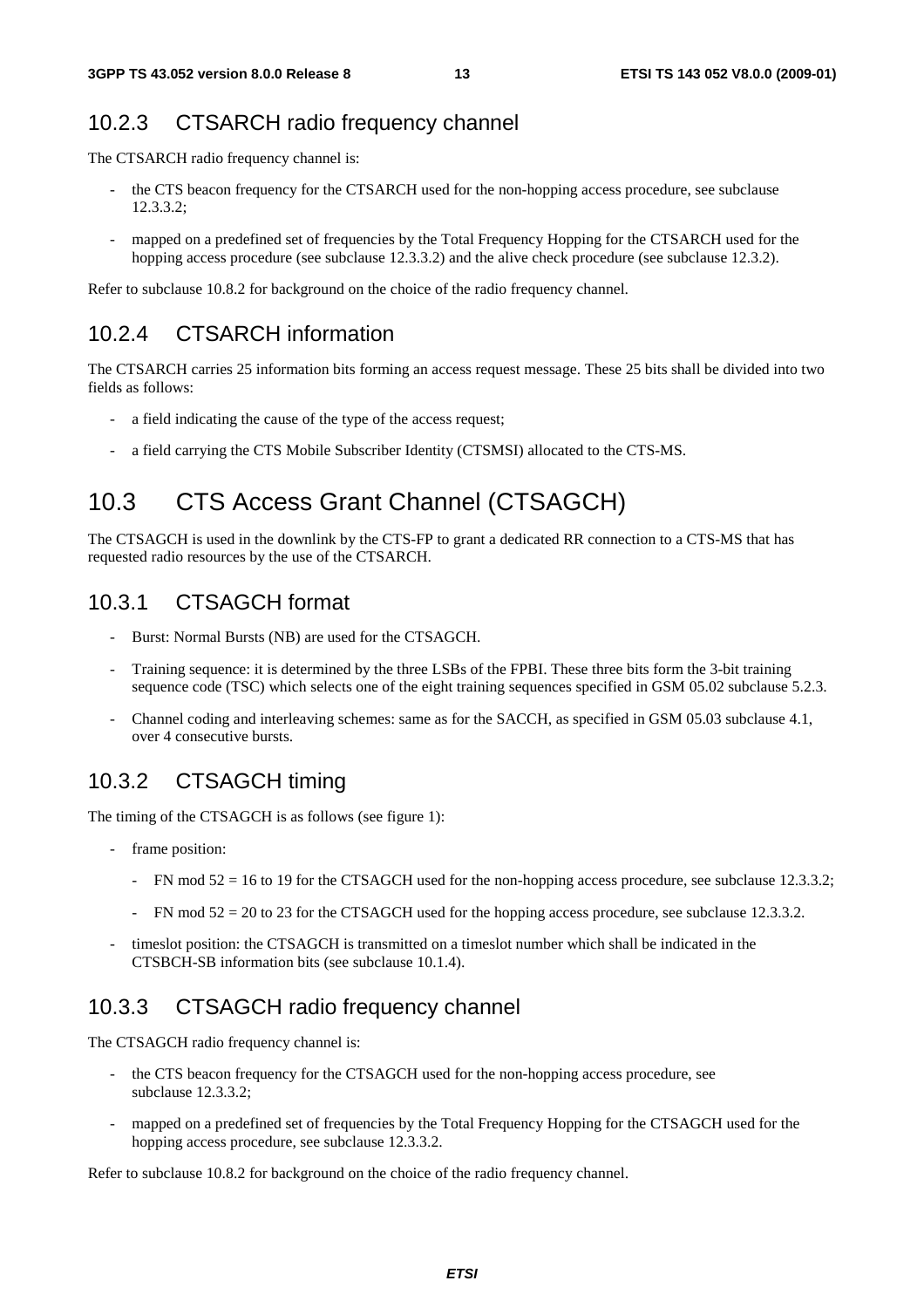#### 10.3.4 CTSAGCH information

The CTSAGCH carries 23 octets of information, forming a message which directs the CTS-MS to a channel on which the RR connection can be continued. This message provides the CTS-MS with channel and timing information.

### 10.4 CTS Paging Channel (CTSPCH)

The CTSPCH is used in the downlink by the CTS-FP to broadcast information for paging (see subclause 12.3.3.3) and alive check (see subclause 12.3.2) procedures. The presence of the CTSPCH on the physical channel is indicated by a signalling information in the CTSBCH (see subclause 10.1.4).

#### 10.4.1 CTSPCH format

- Burst: Normal Bursts (NB) are used for the CTSPCH.
- Training sequence: it is determined by the three LSBs of the FPBI. These three bits form the 3-bit training sequence code (TSC) which selects one of the eight training sequences specified in GSM 05.02 subclause 5.2.3.
- Channel coding and interleaving schemes: same as for the SACCH, as specified in GSM 05.03 subclause 4.1, over 4 consecutive bursts.

#### 10.4.2 CTSPCH timing

The timing of the CTSPCH is as follows (see figure 1):

- frame position: FN mod  $52 = 2$  to 5;
- timeslot position: the CTSPCH is transmitted on a timeslot number which shall be indicated in the CTSBCH-SB information bits (see subclause 10.1.4).

#### 10.4.3 CTSPCH radio frequency channel

The CTSPCH radio frequency channel is mapped on a predefined set of frequencies by the Total Frequency Hopping algorithm.

Refer to subclause 10.8.2 for background on the choice of the radio frequency channel.

#### 10.4.4 CTSPCH information

The CTSPCH contains 23 octets of information, forming the following possible messages:

- a message used for the paging procedure, see subclause 12.3.3.3;
- a message used for alive check procedure, see subclause 12.3.2.

### 10.5 SACCH

In GSM-CTS, the TDMA frames where the CTSBCH is transmitted (FN mod  $26 = 25$ ) are not available for any SACCH transmission, in contrary to GSM. This results in the requirement that the SACCH multiframe shall span 104 TDMA frames (480 ms) as for GSM, however the interleaving scheme of the 4 SACCH bursts shall be so that no SACCH burst is sent in the TDMA frames: FN mod  $104 = 25, 51, 77$  or 103.

Therefore, the mapping in time of the 4 SACCH/CTS frames onto the physical channel shall be as follows:

- $TN = 0$  and 1 FN mod  $104 = 12, 38, 64, 90$ ;
- $TN = 2$  and 3 FN mod  $104 = 38, 64, 90, 12$ ;
- $TN = 4$  and  $5$  FN mod  $104 = 64, 90, 12, 38$ ;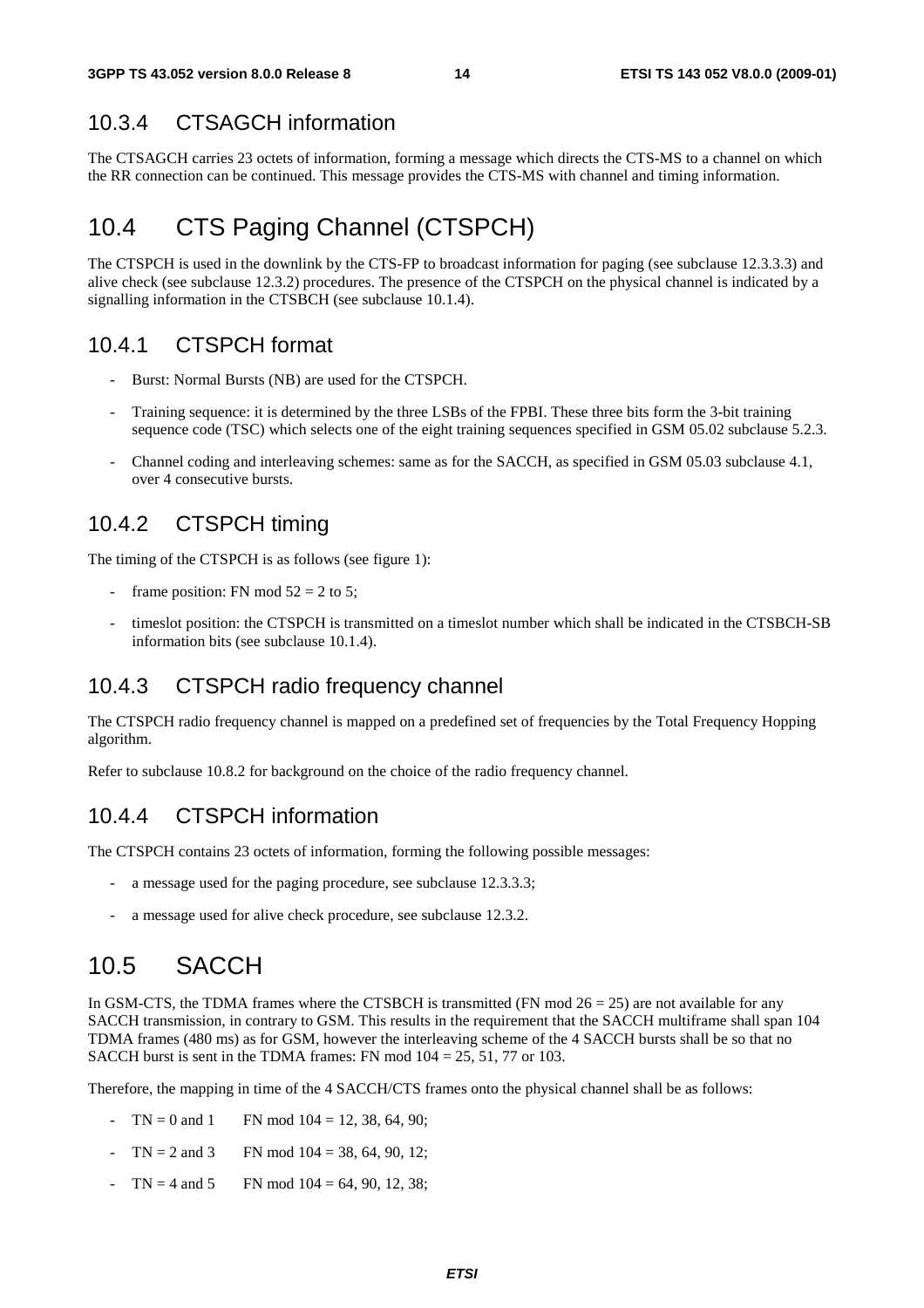#### **3GPP TS 43.052 version 8.0.0 Release 8 15 ETSI TS 143 052 V8.0.0 (2009-01)**

 $TN = 6$  and  $7$  FN mod  $104 = 90, 12, 38, 64$ .

The timing of the SACCH on the 26-multiframe is shown on figure 2.

The SACCH radio frequency channel is mapped on a predefined set of frequencies by the Total Frequency Hopping algorithm, as defined in subclause 10.8.2, except in the case of the non-hopping access procedure (for the attachment or enrolment of a CTS-MS), where the SACCH is mapped on the CTS beacon frequency.

SACCH is a point-to-point dedicated control channel used to transmit signalling messages for the layered GSM-CTS protocol.

### 10.6 FACCH

The standard GSM FACCH as defined in GSM 05.02 is used in GSM-CTS. Full rate FACCH/F is supported.

The timing of the FACCH on the 26-multiframe is shown on figure 2.

The FACCH radio frequency channel is mapped on a predefined set of frequencies by the Total Frequency Hopping algorithm, as defined in subclause 10.8.2, except in the case of the non-hopping access procedure (for the attachment or enrolment of a CTS-MS), where the FACCH is mapped on the CTS beacon frequency.

FACCH is a point-to-point dedicated control channel used to transmit signalling messages for the GSM-CTS layered protocol.

### 10.7 TCH

The traffic channel TCH used in GSM-CTS is the standard GSM traffic channel TCH as defined in GSM 05.02.

The supported channel types shall be:

- TCH/F.

The supported channel modes shall be in the Phase 1 of the GSM-CTS:

- speech v1: full rate speech coder;
- speech v2: enhanced full rate speech coder;
- signalling only.

Discontinuous transmission (DTX) shall be supported on the speech TCH.

The timing of the TCH on the 26-multiframe is shown on figure 2.

The TCH radio frequency channel is mapped on a predefined set of frequencies by the Total Frequency Hopping algorithm, as defined in subclause 10.8.2, except in the case of the non-hopping access procedure (for the attachment or enrolment of a CTS-MS), where the TCH is mapped on the CTS beacon frequency.

### 10.8 Mapping of the Logical Channels onto Physical Channels

#### 10.8.1 Mapping in time of the logical channels onto the physical channels

The following figures give the mapping in time of the logical channels onto the physical channels.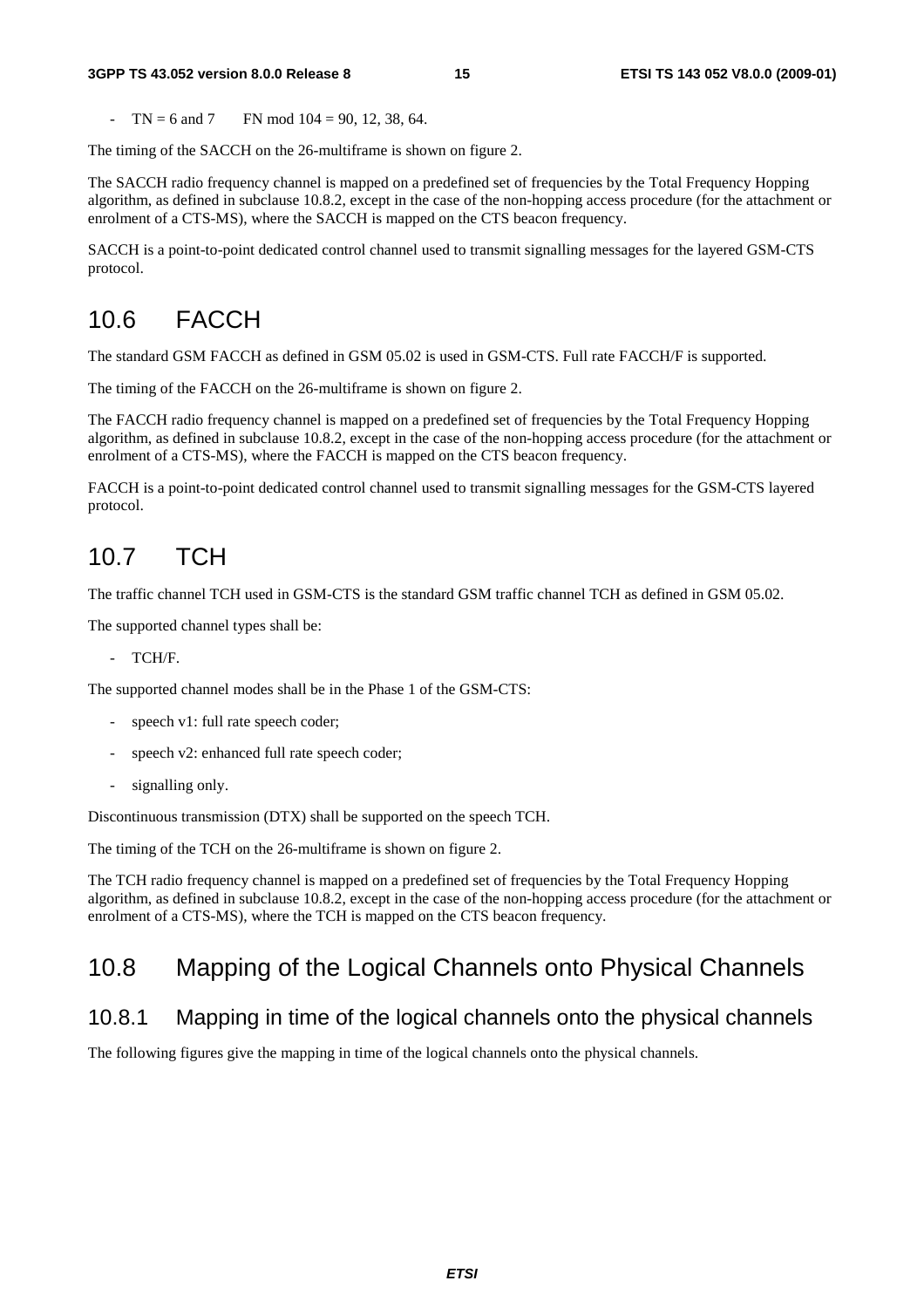

**Figure 1: 52-multiframe structure** 



**Figure 2: 26-multiframe structure** 

#### 10.8.2 Mapping in frequency of the logical channels onto the physical channels

Prior to its attachment with a CTS-FP, the CTS-MS can not perform hopping as it is not aware of:

- the list of frequencies on which it shall hop: the TFH list (see subclause 12.2.2);
- the hopping sequence to use with the CTS-FP: this is computed from a set of parameters of the TFH algorithm (see below).

Therefore, the CTSBCH and the channels used in the attachment of a CTS-MS to access the CTS-FP (see non-hopping access procedure: subclause 12.3.3.2.1) are transmitted on the CTS beacon frequency.

After attachment, the CTS-MS has obtained the required information i.e. the TFH list and the parameters for the TFH algorithm, therefore hopping can be performed. All logical channels (except the CTSBCH) are mapped by the TFH algorithm on the TFH list.

The TFH algorithm shall be the Lempel-Greenberger algorithm concatenated with a non-repeating code (LG/NR). The hopping sequence is computed from a codeword which is continuously changing according to the LG/NR algorithm.

#### 10.8.3 Permitted Channel Combinations

Due to the change of CTSBCH timeslot position from one 52-multiframe to another (see subclause 11.2), the following channel combinations are allowed on a physical channel:

- (i) CTSBCH + CTSPCH + CTSARCH + CTSAGCH;
- (ii) CTSPCH + CTSARCH + CTSAGCH;
- (iii) CTSBCH;
- $(iv)$  CTSBCH + TCH/F + FACCH/F + SACCH/CTS;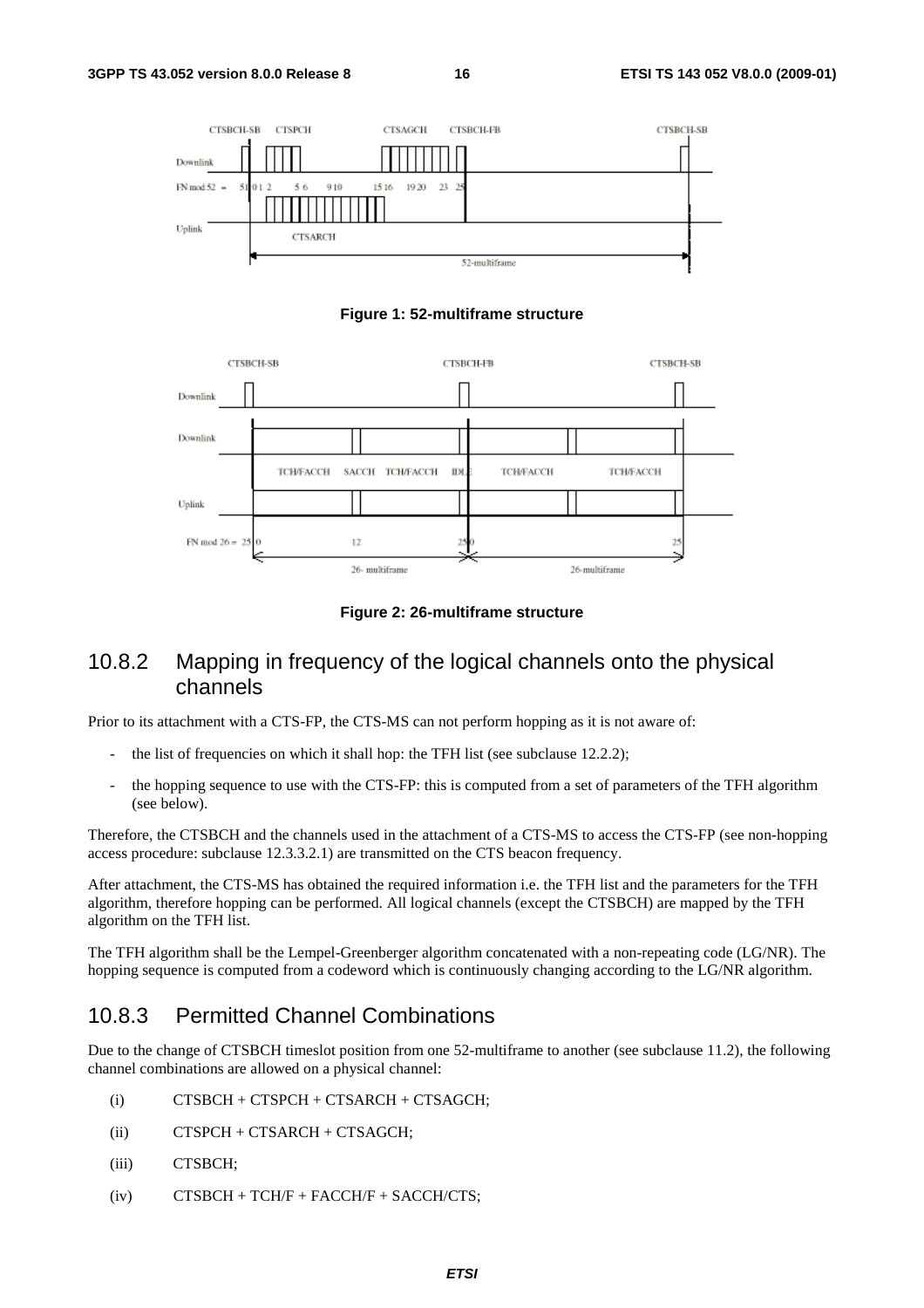#### **3GPP TS 43.052 version 8.0.0 Release 8 17 ETSI TS 143 052 V8.0.0 (2009-01)**

 $(V)$  TCH/F + FACCH/F + SACCH/CTS.

Channel combinations (i), (iii) and (iv) shall be mutually exclusive in one 52-multiframe, because the CTSBCH is transmitted only once per 52-multiframe.

Channel combinations (i) and (ii) shall be also mutually exclusive.

### 11 Lower Layer Procedures

### 11.1 CTSBCH transmission

The CTS-FP shall transmit the CTSBCH on the selected CTSBCH frequency (indicated by the Frequency Management procedure in the RR upper layer, see subclause 12.2.2) at the maximum permitted output power.

### 11.2 CTSBCH timeslot management

In order to further reduce the interference between two CTS-FP and to ease the detection of the CTSBCH of neighbour CTS-FP (for GSM-CTS Phase 2), the timeslot position of the CTSBCH within the TDMA frame where the CTSBCH is transmitted shall not be fixed from one 52-multiframe to another.

A mechanism of CTSBCH timeslot shifting shall be performed on the CTSBCH while the CTS-FP is in RR Idle state (see subclause 12.1). This mechanism shall fulfil the following requirements:

- the shifting sequences of CTSBCH timeslot positions shall be predictable;
- a high number of shifting sequences shall be generated from a minimum number of parameters.

The mechanism of CTSBCH timeslot shifting is optional while the CTS-FP is in RR Active state (see subclause 12.1), i.e. has established a dedicated RR connection to a CTS-MS. A flag shall indicate in the CTSBCH-SB information bits whether the CTSBCH timeslot shifting is currently performed or not (see subclause 10.1.4).

#### 11.3 CTSBCH-FB detection

When triggered by the upper layers, the CTS-MS shall attempt to detect the CTSBCH-FB on the CTSBCH frequency given by the upper layers. When the CTSBCH-FB is detected, it is used by the CTS-MS to update its frequency synchronisation to the CTS-FP.

### 11.4 CTSBCH-SB decoding

When triggered by the upper layers, the CTS-MS shall attempt to decode the CTSBCH-SB on the CTSBCH frequency given by the upper layers. The decoding of the CTSBCH-SB allows the CTS-MS to update its time synchronisation to the CTS-FP.

The CTSBCH-SB information bits shall be sent to the RR upper layer of the CTS-MS: see subclause 12.2.3.

### 11.5 Discontinuous transmission (DTX)

DTX shall be used by the CTS-FP and the CTS-MS. The DTX procedure specified in the relevant GSM 06 series specifications and in GSM 05.08 subclause 8.3 shall be employed.

#### 11.6 Interference measurements

A procedure shall be implemented in the CTS-FP by which it estimates the interference level on the uplink frequencies of the Generic Frequency List (GFL).

In the same manner, the CTS-MS shall estimate the interference level on the downlink frequencies of the GFL.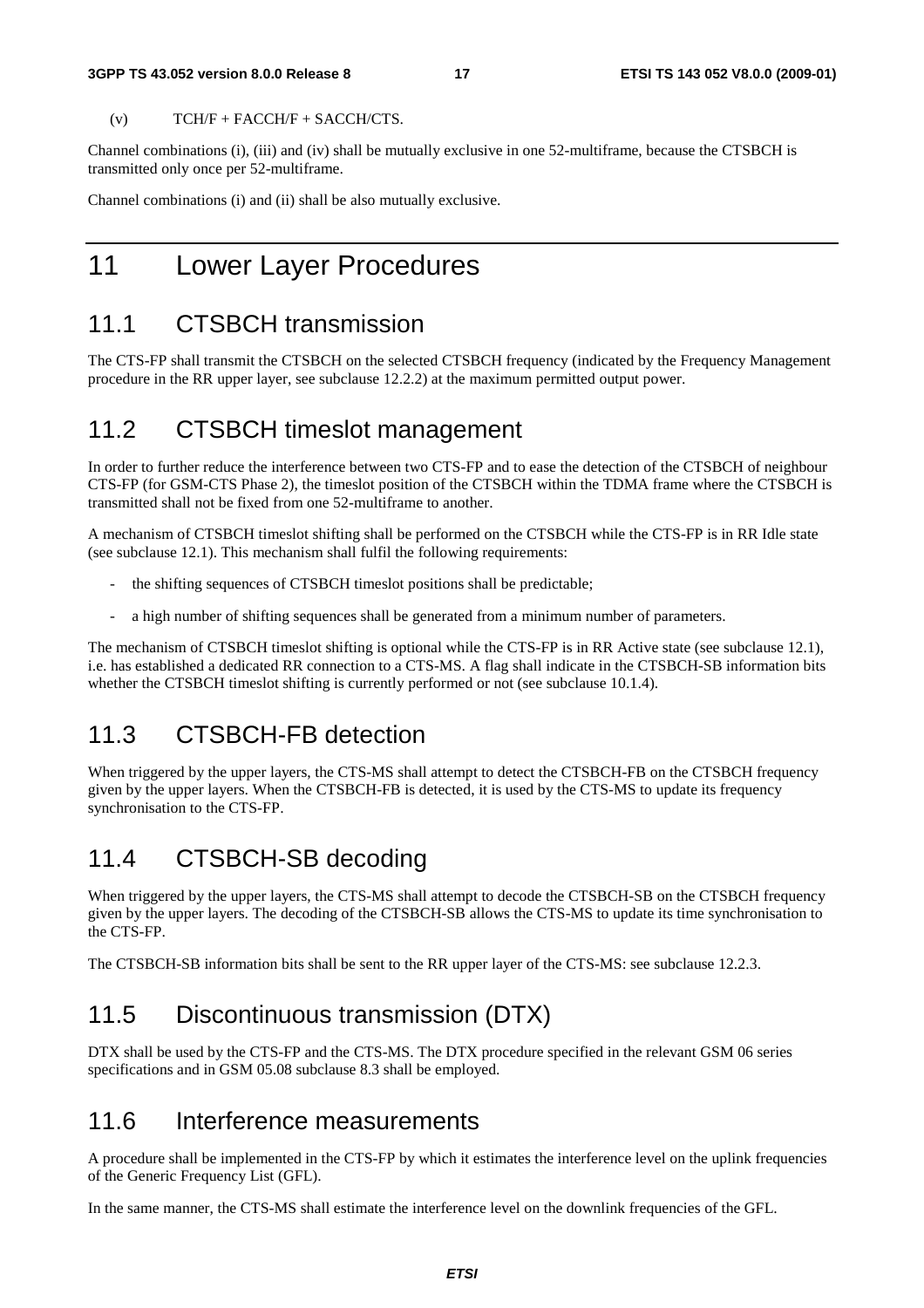Such interference measurements are periodically triggered by the RR upper layer, i.e. the AFA algorithm: the list of frequencies of the GFL which are to be measured, the required number of samples per frequency and the allowed measurement period, shall be specified.

### 11.7 MS timing offset measurements

When triggered by the upper RR layer, the CTS-FP shall measure the MS timing offset (as specified in GSM 05.10) of the bursts received on the CTS radio interface, i.e. Synchronisation Bursts (SB) and Normal Bursts (NB). The measurements shall be reported to the RR upper layer.

The requirements on the measurement precision are intended to allow the control of the CTS-FP service range, as defined in subclause 12.2.4.

## 12 Radio Resource Management Procedures

#### 12.1 Radio Resources management states

RR Idle state: for the CTS-FP, the state where it has been initialised (see GSM 03.56); for the CTS-MS, the state where it is attached to a CTS-FP (see GSM 03.56).

RR Active state: the state where the CTS-MS and the CTS-FP have successfully established a dedicated RR connection.

### 12.2 General procedures

#### 12.2.1 Initial synchronization of a CTS-MS and CTS-FP

Some procedures, e.g. the enrolment of a CTS-MS, shall require the synchronization of a CTS-FP and CTS-MS, whereas no parameters have yet been exchanged between the CTS-FP and CTS-MS, such as the used CTSBCH frequency. A special procedure shall be implemented in the CTS-FP by which the CTS-MS synchronization, i.e. decoding of the CTSBCH, is eased. This procedure shall include ways for the CTS-MS to detect the CTS beacon frequency more rapidly.

At the end of this procedure, the CTS-FP and CTS-MS are synchronised and can establish a dedicated RR connection if requested by the upper layers.

#### 12.2.2 Frequency management

The following figure 3 gives an overview of the frequency management in the CTS-FP and CTS-MS.

The purpose of the frequency management is to avoid that a CTS-FP and a CTS-MS use the same frequencies as the surrounding PLMN and cause a too high interference level to it, to other CTS-FP and to the corresponding MS (GSM or CTS).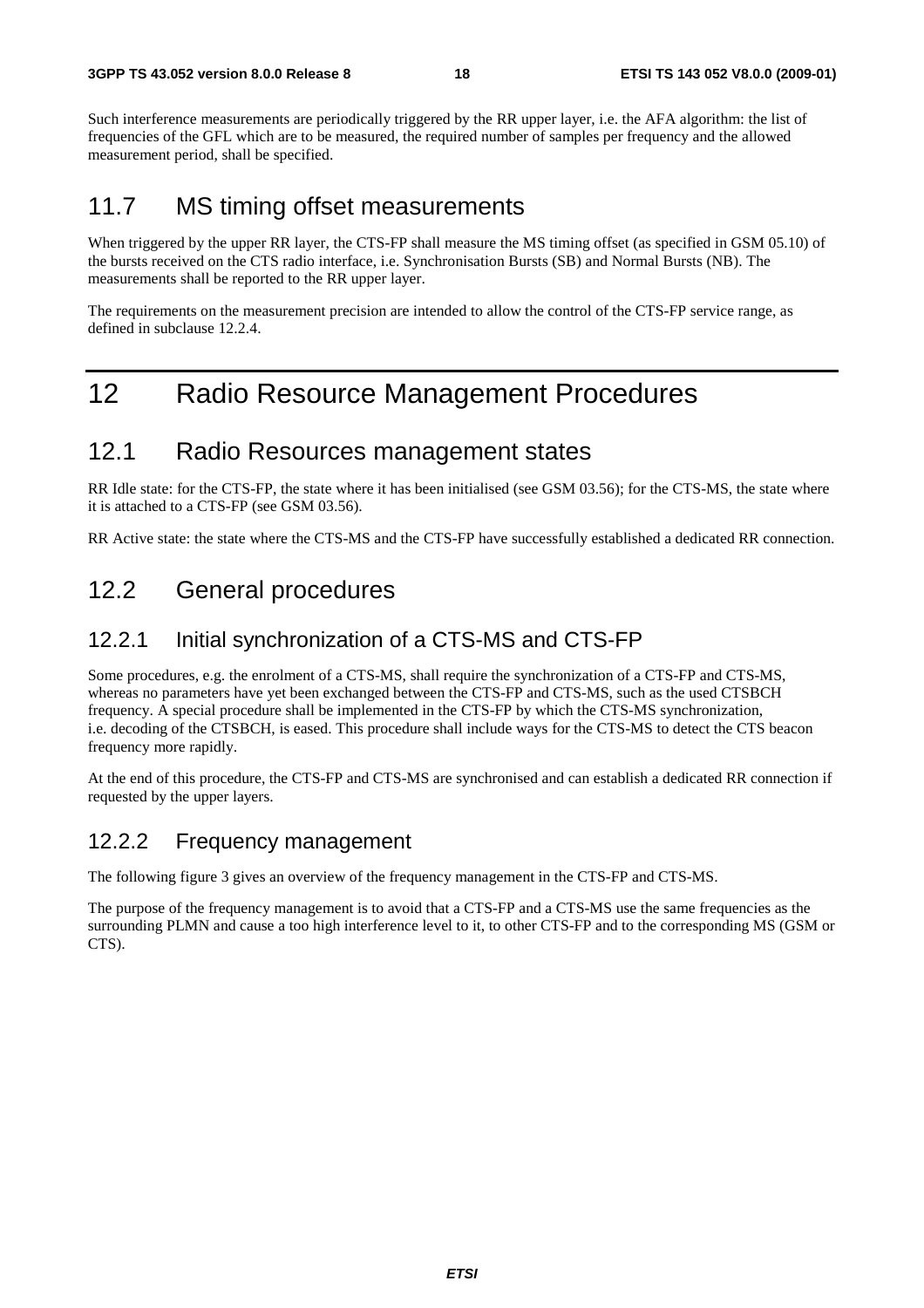

**Figure 3: frequency management overview** 

- The GFL is allocated to a certain CTS-FP.
- The AFA table contains the frequencies of the GFL ranked and ordered by the AFA algorithm (see subclause 12.2.2.2); it is managed by the CTS-FP only.
- The TFH list is a reduced AFA table: the AFA / TFH interworking procedure (see subclause 12.2.2.3) has excluded some of the frequencies of the AFA table depending on an acceptance threshold and other parameters; the TFH list shall be known by both CTS-FP and CTS-MS, as it is the list of frequencies on which hopping is performed.

The whole management of the frequencies in the CTS system can be sub-divided into the following procedures.

#### 12.2.2.1 Interference measurements exchange

The AFA algorithm shall periodically specify which interference measurements are to be performed on the Lower Layer in both CTS-FP and CTS-MS, then the interference measurements shall be reported from the Lower Layer of the CTS-FP and CTS-MS to the AFA algorithm.

The protocol to request and report the interference measurements shall use a dedicated RR connection (see subclause 12.3.3).

#### 12.2.2.2 Adaptive Frequency Allocation (AFA) algorithm

The AFA algorithm shall perform a ranking with regard to interference measurements (see subclause 11.6), among the frequencies of the GFL, taking into account system parameters.

The reaction time of the AFA algorithm shall decrease in case high interference is measured on the used frequencies, e.g. to adapt to strong changes in the interference environment caused by frequency replanning on the cellular network. It shall, however, be resistant against interference fluctuations caused by short time traffic variations, e.g. day and night traffic.

#### 12.2.2.3 AFA / TFH interworking

A set of frequencies from the AFA table shall be selected by the CTS-FP to be used by the Total Frequency Hopping (TFH) algorithm: this subset is the TFH list. The selection mechanisms shall use parameters, such as an acceptance criteria. All frequencies fulfilling the acceptance criteria shall be part of the TFH list.

#### 12.2.2.4 CTSBCH frequency selection

Any frequency from the TFH list shall be selected as the CTSBCH frequency, i.e. the frequency on which the CTSBCH is transmitted. The CTSBCH frequency can be either the frequency showing the lowest interference level with respect to reported interference measurements, either a random frequency chosen in the TFH list.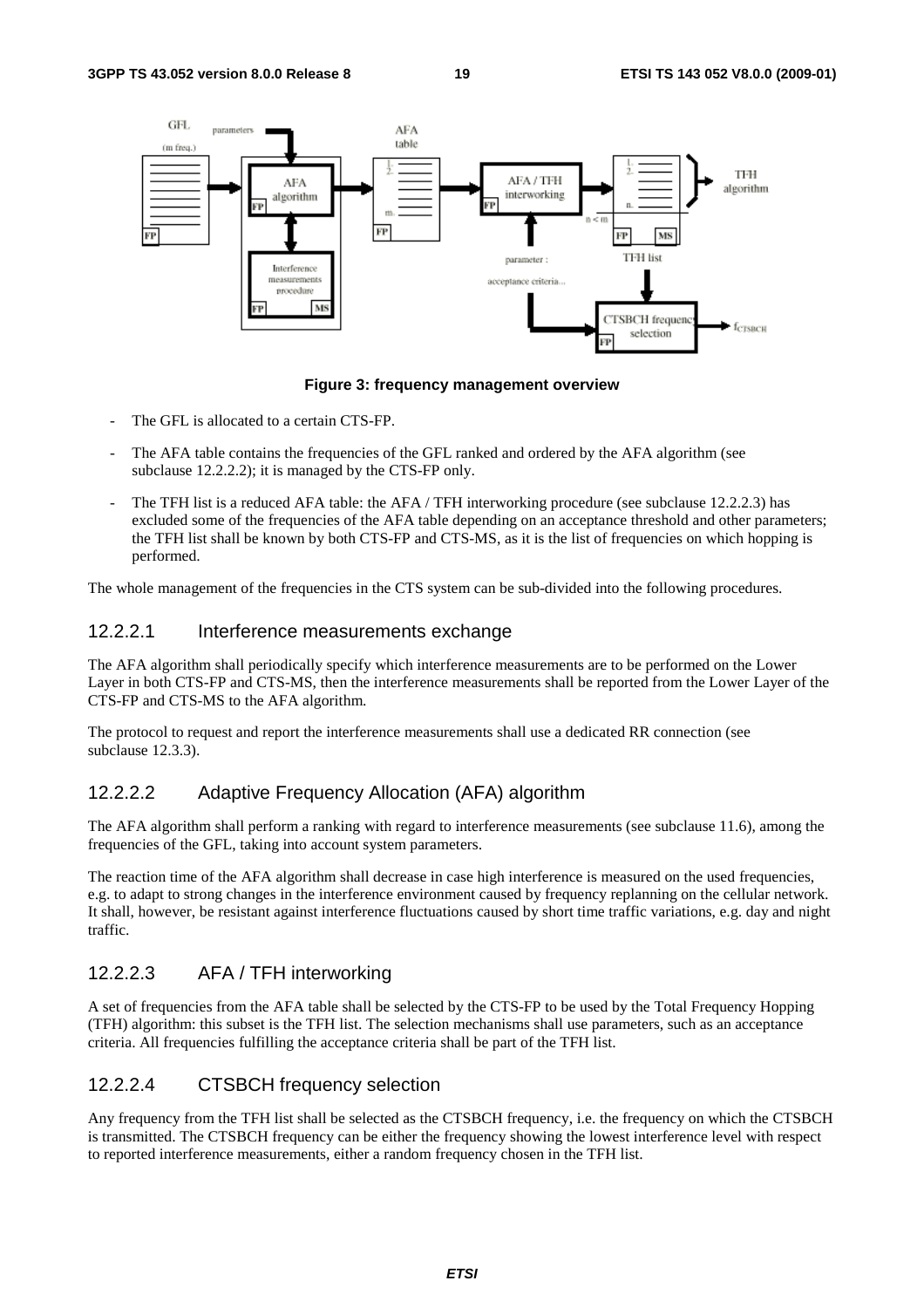#### 12.2.3 CTSBCH-SB information

The CTSBCH-SB shall be periodically transmitted by the CTS-FP on the CTS radio interface (see subclause 11.1). The information described in subclause 10.1.4, shall be sent by the CTS-FP at every CTSBCH-SB transmission.

#### 12.2.4 Control of CTS-FP service range

The control of the CTS-FP service range can be performed using MS timing offset measurements (as defined in subclause 11.7). Considering the present MS requirements for synchronisation (see GSM 05.10 clause 6), the CTS-FP service range can be only controlled with an accuracy of ±750 m.

Methods for increasing this accuracy are needed in order to see if the CTS-FP service range can be restricted to 375 m. They are specified in GSM 05.10.

#### 12.2.5 CTS-FP selection

When attempting to attach to a CTS-FP (see GSM 03.56), the CTS-MS shall periodically attempt to detect the CTSBCH-FB (see subclause 11.3) on the CTSBCH frequency. The CTSBCH frequency shall be stored in the CTS-MS for each CTS-FP it is enrolled with.

### 12.3 RR Idle state procedures

#### 12.3.1 CTSBCH monitoring

In the RR Idle state, the CTS-MS RR layer shall periodically request the CTS-MS Lower Layer to decode the CTSBCH-SB (see subclause 11.4).

The periodicity of the CTSBCH monitoring shall ensure that synchronisation to the CTS-FP can be maintained and that the response time to information given in the CTSPCH is acceptable.

#### 12.3.2 Alive check

The CTS-FP shall periodically verify the presence of its attached CTS-MS. This shall be performed in four steps:

- the CTSPCH indicator flag of the CTSBCH shall indicate the need to decode the next following CTSPCH;
- the CTS-FP shall transmit on the CTSPCH an alive check message: this message shall contain a CTSMSI, which is used by the CTS-FP to address one particular CTS-MS;
- the addressed CTS-MS shall transmit an access request message on one of the six CTSARCH which are mapped onto the physical channel as specified in subclause 10.2.2. The choice of the CTSARCH to be used shall be randomly performed;
- the alive check message shall be maintained on the CTSPCH until the access request message is received from the CTS-MS; however if after a timer has expired, no message is received from the CTS-MS, an alive check failure message shall be sent to the MM upper layer.

#### 12.3.3 Establishment of a dedicated RR connection

#### 12.3.3.1 Timeslot assignment for dedicated connection

The timeslot assignment for a dedicated channel shall be based on interference measurements performed by the CTS-FP in the uplink direction on any timeslot of the frequencies of the TFH list. The least interfered timeslot shall be used to establish a dedicated connection.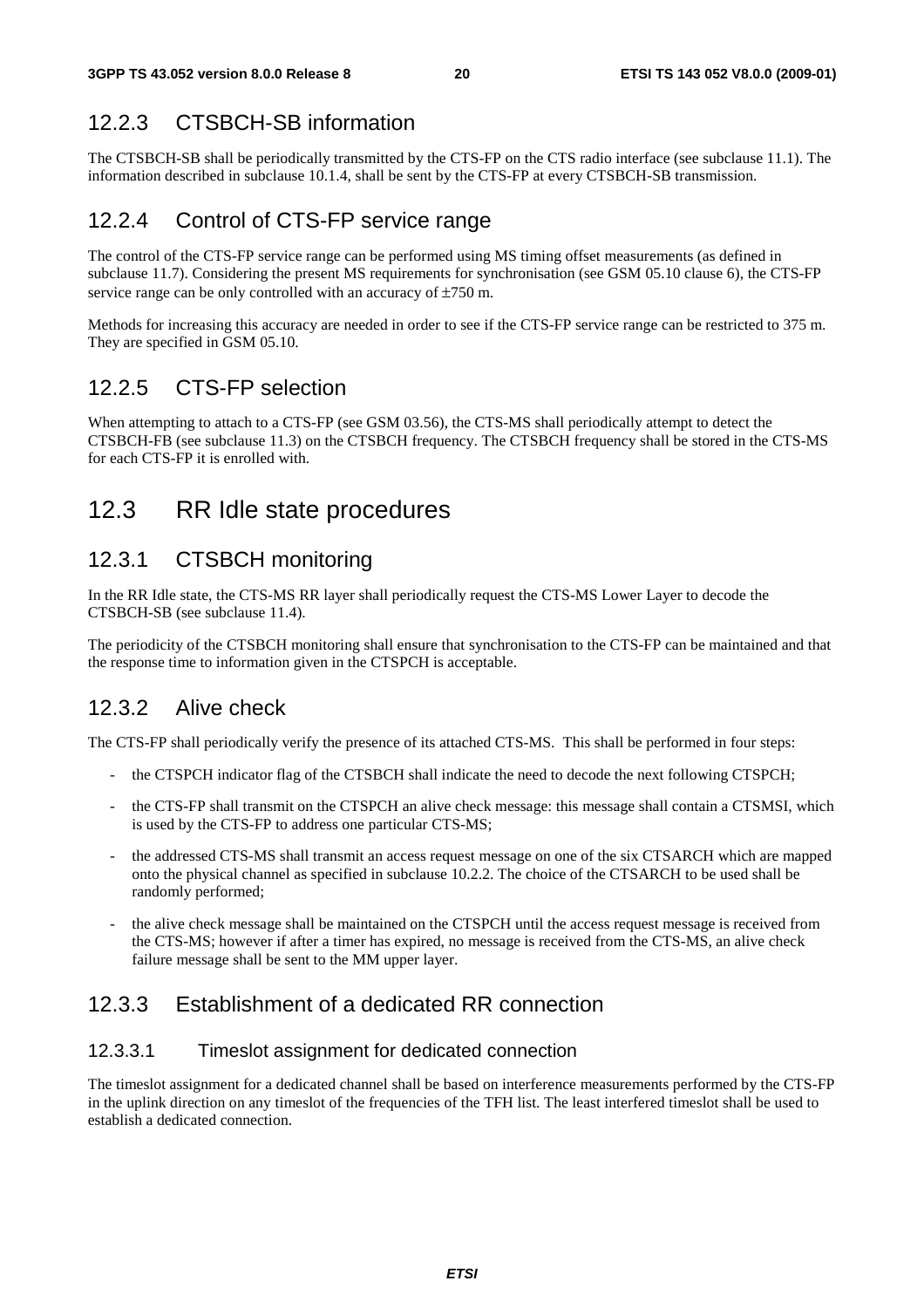#### 12.3.3.2 CTS-MS initiated RR connection establishment

When the CTS-MS is willing to establish a dedicated RR connection with a CTS-FP, it shall access the CTS-FP using one of the two following procedures. The choice is dependent on the type of request for dedicated RR connection as triggered by the upper layers: e.g. attachment, CTS-MS initiated call set-up, etc.

#### 12.3.3.2.1 Non-hopping access procedure

An access request message shall be sent by the CTS-MS on the CTSARCH. The CTS-MS shall send two bursts on the CTSARCH: these two bursts shall be sent on two successive frames and shall contain the same access request message. The first sent burst can be used by the CTS-FP to assess the path loss between the CTS-MS and itself, in order to effectively decode the second burst. The choice of the two CTSARCH to be used among the eight CTSARCH which are mapped onto the physical channel as stated in subclause 10.2.2, shall be randomly performed, with the requirement of the first burst being sent in a TDMA frame with even FN.

On receipt of the access request message, the CTS-FP shall transmit a message on the CTSAGCH which is mapped onto the physical channel as stated in subclause 10.3.2.

This message shall contain the dedicated channel description.

Upon receipt of this message, the CTS-MS shall switch to the assigned channel, set the channel mode to "Signalling only", activate the assigned channel in non-hopping mode and establish the main signalling link. The dedicated RR connection is then considered as established: the CTS-FP shall transmit to the CTS-MS the required information to perform hopping, i.e. the hopping parameters to be used by the Total Frequency Hopping algorithm (see subclause 10.8.2) and the TFH list. Upper layers shall then be informed, in order to perform the required procedure.

#### 12.3.3.2.2 Hopping access procedure

An access request message shall be sent by the CTS-MS on the CTSARCH. The CTS-MS shall send two bursts on the CTSARCH: these two bursts shall be sent on two successive frames and shall contain the same access request message. The first sent burst can be used by the CTS-FP to assess the path loss between the CTS-MS and itself, in order to effectively decode the second burst The choice of the two CTSARCH to be used among the six CTSARCH which are mapped onto the physical channel as stated in subclause 10.2.2, shall be randomly performed, with the requirement of the first burst being sent in a TDMA frame with even FN.

On receipt of the access request message, the CTS-FP shall transmit a message on the CTSAGCH which is mapped onto the physical channel as stated in subclause 10.3.2. This message shall contain the dedicated channel description.

Upon receipt of this message, the CTS-MS shall switch to the assigned channel, set the channel mode to "Signalling only", activate the assigned channel in hopping mode and establish the main signalling link. The dedicated RR connection is then considered as established: upper layers shall be informed, in order to perform the required procedure.

#### 12.3.3.3 CTS-FP initiated RR connection establishment

When the CTS-FP is willing to establish a dedicated RR connection with a CTS-MS, it shall perform the paging procedure.

The CTSPCH indicator flag of the CTSBCH shall indicate the need for the CTS-MS to decode the next following CTSPCH. Then the CTS-FP shall transmit on the CTSPCH a paging message: this message shall contain a CTSMSI, which is used by the CTS-FP to address one particular CTS-MS.

On receipt of this paging message, the CTS-MS shall perform the hopping access procedure, similar to subclause 12.3.3.2.2.

The paging message shall be maintained on the CTSPCH until the access request message is received from the CTS-MS; however if after a timer has expired, no message is received from the CTS-MS, an paging failure message shall be sent to the MM upper layer.

The dedicated RR connection is then considered as established: upper layers shall be informed, in order to perform the required procedure.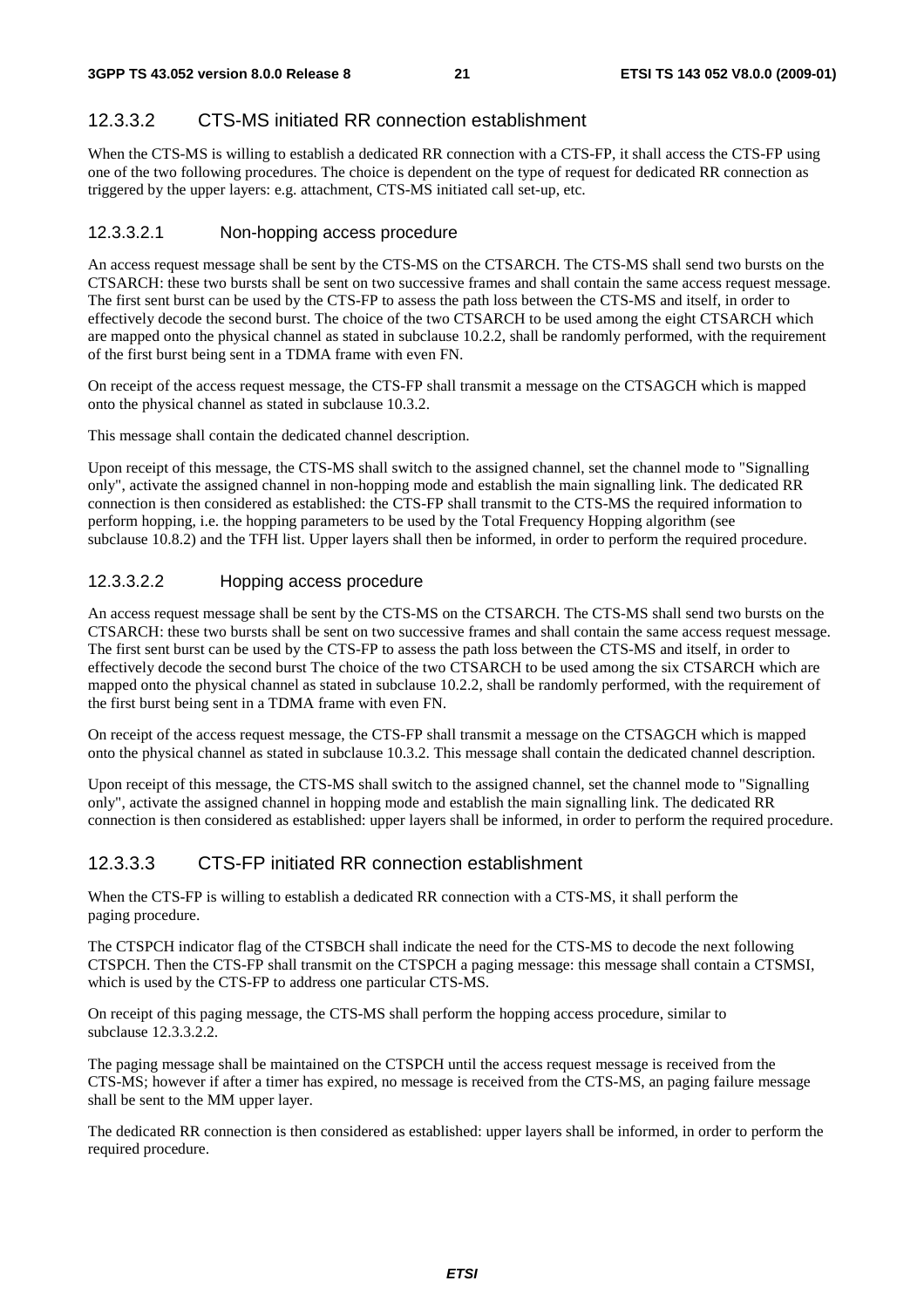#### 12.3.4 CTSBCH failure detection

If the CTSBCH-SB can not be decoded by the CTS-MS performing CTSBCH monitoring, the CTS-MS shall attempts to monitor the CTSBCH again on the next 52-multiframe. If it cannot monitor the CTSBCH for a defined number of consecutive attempts, a CTSBCH failure message shall be sent to the upper layers.

#### 12.4 RR Active state procedures

In the RR Active state, a dedicated RR connection has been successfully established between a CTS-MS and a CTS-FP.

#### 12.4.1 Radio link failure detection

The radio link failure detection in the CTS-FP and the CTS-MS shall ensure that dedicated RR connection with unacceptable quality, which cannot be improved either by RF power control (see subclause 12.4.2) or intracell handover (see subclause 12.4.3) shall be released by the CTS-FP or the CTS-MS. A radio link failure message shall be sent to the upper layers.

#### 12.4.2 RF power control

In the RR Active state, RF power control shall be employed to minimise the transmit power required by the CTS-MS or the CTS-FP whilst maintaining the quality of the radio link. Both the CTS-MS and CTS-FP shall apply power control in the uplink and downlink.

The output power control level to be used by the CTS-MS shall be determined in the CTS-FP and shall be communicated to the CTS-MS on the SACCH.

The requirements for the power control algorithm are specified in GSM 05.08.

#### 12.4.3 Intracell handover

Intracell handover (change of active timeslot) shall be carried out in the case of unacceptable connection quality when in RR Active state. The handover shall be triggered by the CTS-FP.

If an intracell handover is triggered, the CTS-FP shall re-assign another randomly chosen timeslot for the dedicated connection.

#### 12.4.4 Channel release

When triggered by the upper layers or if a radio link failure is detected (see subclause 12.4.1), the dedicated RR connection shall be released by the CTS-MS and CTS-FP.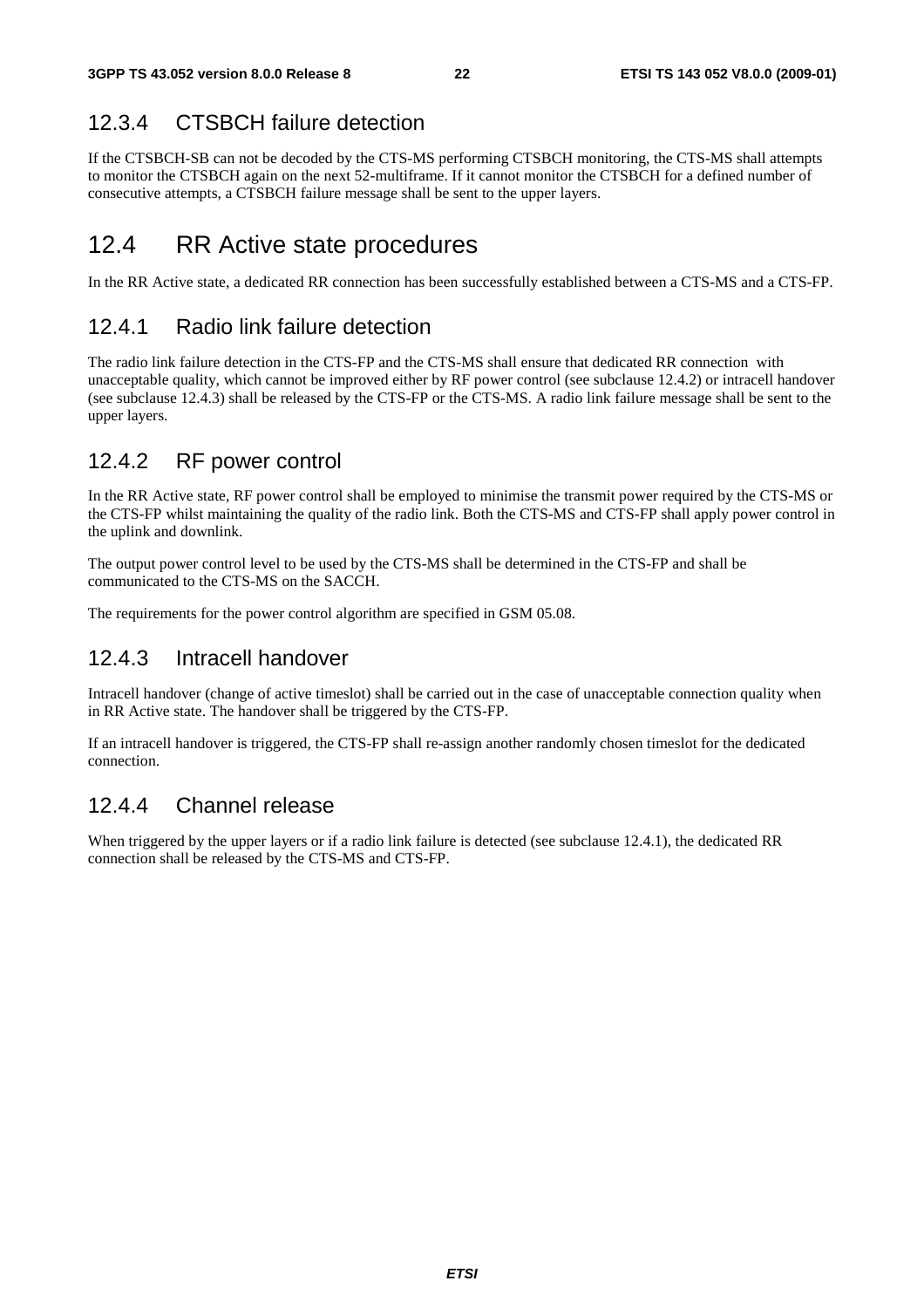## Annex A (informative): GSM backwards compatibility issues

This annex is intended to study the impacts on a GSM-MS behaviour in a PLMN due to the deployment of CTS-FPs in the PLMN coverage area.

This study is split in 3 scenarios:

- Scenario 1: CTS is not operated by PLMN operator, or CTS and GSM are operated in separate bands. It means that PLMN and CTS-GFL have no common frequency in the whole overlapping coverage area;
- Scenario 2: CTS and GSM are operated in shared band with optimal GFL definition in the considered area. It means that at every given location PLMN and CTS-GFL have no common frequency;
- Scenario 3: CTS and GSM are operated in shared band with sub-optimal GFL definition for some considered area. It means that at some given locations PLMN and CTS-GFL (then possibly FPs) have common frequencies.
- NOTE: PLMN refers either to the home PLMN when the GSM-MS is under its coverage, or the roaming PLMN otherwise.

## A.1 Reasons for possible impact of a CTS-FP on a GSM-MS in the PLMN

### A.1.1 Power measurement of BCCH carrier

CTS and GSM potentially share same frequency band. Thus signals emitted by a CTS-FP may impact the power measurement performed by the MS on GSM frequencies.

Signals emitted by a CTS-FP are:

- on the beacon frequency, maximum 6 bursts on 52 frames:
	- the CTSBCH, permanently, 2 bursts every 52 frames;
	- part of the CTSAGCH (non hopping), on demand, 4 bursts every 52 frames.
- on a defined set of frequencies, using Total Frequency Hopping procedure :
	- the CTSPCH, on demand, 4 bursts every 52 frames;
	- part of the CTSAGCH (hopping), on demand, 4 bursts every 52 frames;
	- SACCH, FACCH, TCH/F, for each dedicated connection, total of 50 bursts every 52 frames.

The BCCH carrier power measured by the GSM-MS is according to GSM 05.08 and GSM 03.22 the average on 5 measurements, evenly spread in 5 s.

#### A.1.1.1 Power on CTS-FP beacon frequency seen by the GSM-MS in cell selection

Considering the logical channels mapping for a CTS-FP, the GSM-MS has a maximum probability of  $(6/416)^n$  to see (n/5) bursts of the CTS-FP beacon in the 5 measurements, i.e. probability 0.014 to see 1/5 of the beacon power, 0.00020 to see 2/5 of the beacon power, ...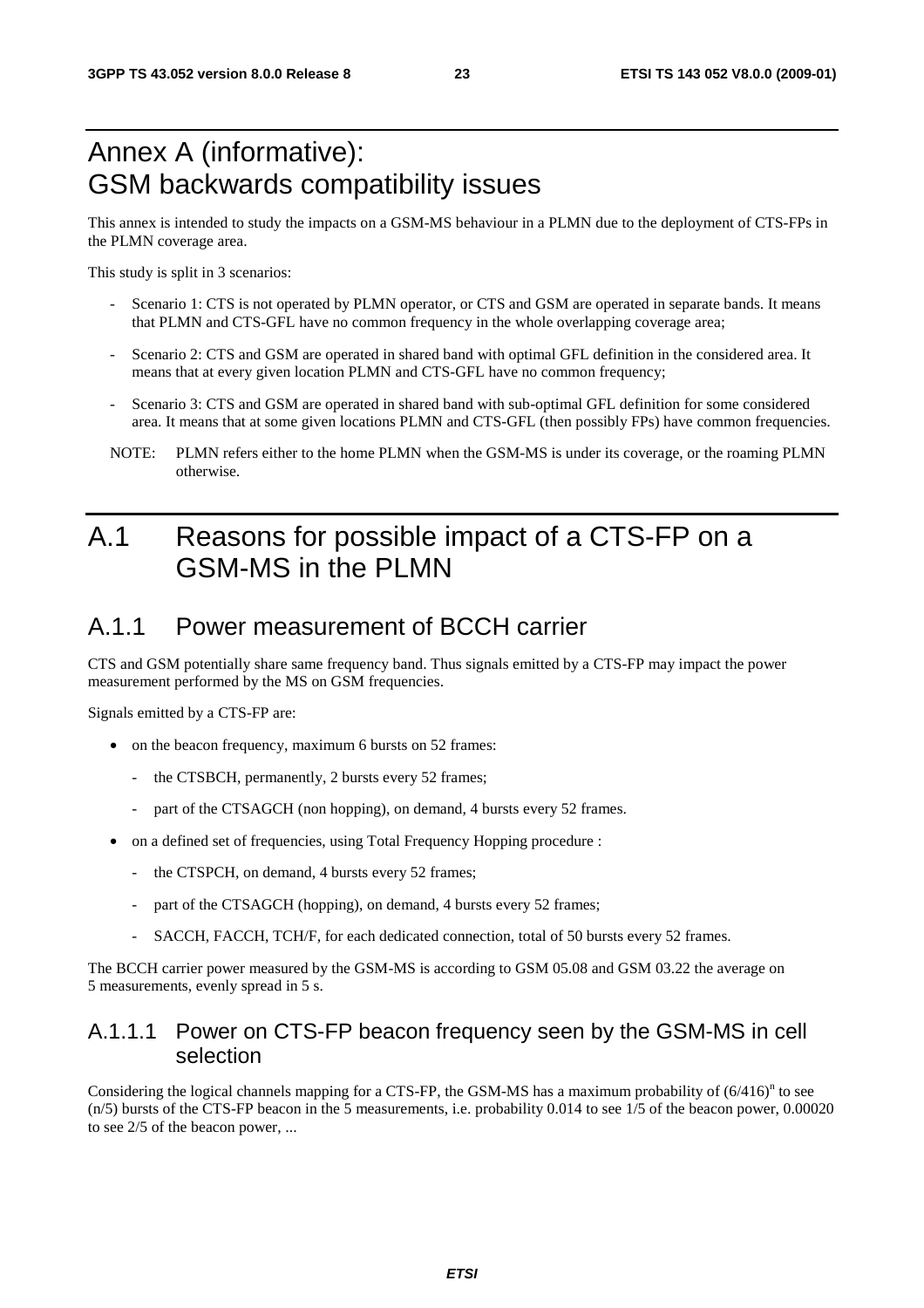#### A.1.1.2 Power on CTS-FP hopping frequencies seen by the GSM-MS in cell selection

On any other frequency, the CTS-FP has to perform Total Frequency Hopping. The power seen by the GSM-MS will depend on the number of frequencies used and the state of the FP (signalling, dedicated connection, ...).

If there is one dedicated connection, one timeslot will be used, spread over the hopped frequencies. For example, when hopping on 8 frequencies, the impact on power is as low as for the beacon frequency.

### A.1.2 Synchronisation of a GSM-MS

CTS and GSM share same burst format for frequency burst (FCH and CTSBCH-FB). Therefore a GSM-MS could perform misleading FCH detection. But the Synchronisation Bursts (SCH and CTSBCH-SB) have different training sequences. A GSM-MS will not be able to decode a CTSBCH-SB. In addition, multiframe scheme is different between BCCH and CTS beacon.

## A.2 Scenario 1: PLMN and CTS-GFL have no common frequency in whole coverage area

In this section, we consider that any GFL in the considered PLMN coverage and any BA list in this PLMN never have any common frequency.

This section corresponds mainly to the following cases:

- donor PLMN and CTS are operated in separate bands;
- the considered PLMN is not a CTS Donor PLMN.

### A.2.1 Cell Selection

#### A.2.1.1 GSM-MS has no BA list stored on the SIM

In this case, the GSM-MS shall scan all frequencies allowed by its type (GSM 900Mhz, 1800Mhz, multi-band, ...), the number of such frequencies being possibly reduced by network parameter such as BA RANGE.

The GSM-MS may see a CTS-FP frequency as the next most powerful frequency and try to find a FCH. If it is not a CTS beacon frequency, frequency burst detection will fail. If it is a CTS beacon frequency, the frequency burst may be detected, but the MS will fail to decode an SCH.

The impact on GSM-MS is an **additional delay of maximum 0,5 s per CTS frequency on which synchronisation is attempted**, i.e. CTS frequency seen with higher power than the BCCH on which the MS is finally camping (see GSM 05.08 subclause 6.2 for maximum delay allowed for synchronisation to a BCCH carrier).

#### A.2.1.2 GSM-MS has a stored BA list on the SIM (optional)

The GSM-MS attempts first to camp on a cell with frequency in that BA list.

If the GSM-MS achieves to camp on a cell with frequency from the BA list, no frequency used by any CTS-FP has been scanned. CTS deployment has **no impact on GSM-MS behaviour**.

If the GSM-MS fails to camp on any cell with frequency from the stored list, the GSM-MS behaviour is like in subclause 2.1.1. The impact on GSM-MS is an **additional delay of maximum 0,5 s per CTS frequency on which synchronisation is attempted**.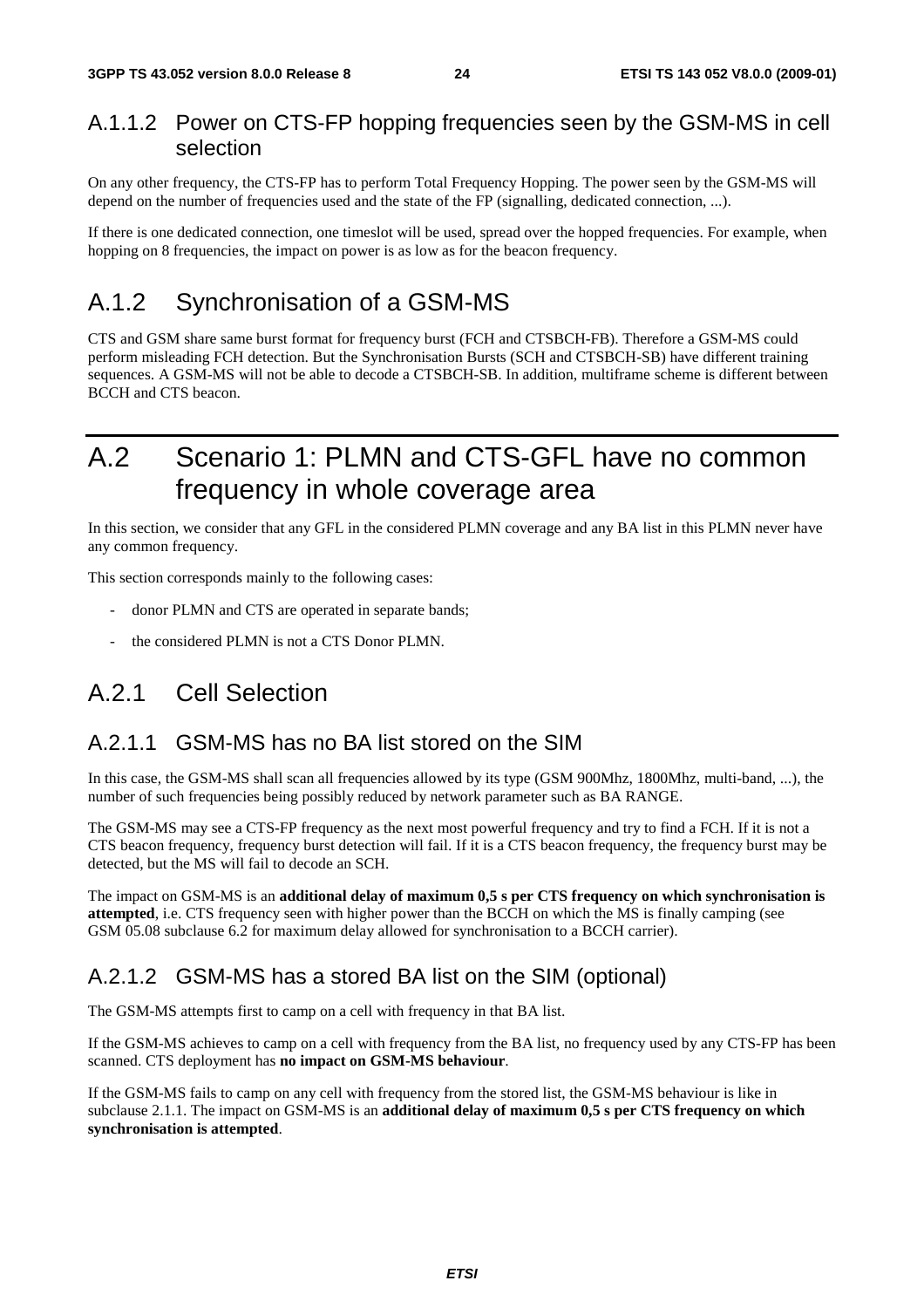## A.2.2 Cell reselection

When camped on a cell, the GSM-MS shall monitor frequencies from the BA list provided on the BCCH.

Since the BA list and GFL have no common frequency, the GSM-MS never monitors CTS-FP frequency. CTS deployment has **no impact on GSM-MS behaviour**.

### A.2.3 Handover

When in connected mode, the GSM-MS shall monitor frequencies from the BA list provided on the SACCH.

Since the BA list and GFL have no common frequency, the GSM-MS never monitors CTS-FP frequency. CTS deployment has **no impact on GSM-MS behaviour**.

## A.3 Scenario 2: PLMN and CTS-GFL have locally no common frequency

In this section we consider the locations where the BA list of any covering cell and the GFL of any covering CTS-FP have no common frequency.

This section corresponds to the typical operation of GSM and CTS in shared band with appropriate GFL depending on CTS-FP location.

### A.3.1 Cell Selection

#### A.3.1.1 GSM-MS has no BA list stored on the SIM

The GSM-MS behaviour is same as in scenario 1 (see subclause 2.1.1). The impact on GSM-MS is **an additional delay of maximum 0,5 sec per CTS frequency on which synchronisation is attempted**.

#### A.3.1.2 GSM-MS has a stored BA list on the SIM (optional)

The GSM-MS attempts first to camp on a cell with frequency in that BA list.

Either no CTS-FP transmits on any frequency in the stored BA list, and impacts are similar to scenario 1 (see subclause 2.1.2). This is typically the case when the GSM-MS did not move since BA list was stored.

Or one or more CTS-FPs transmit on frequency in the stored BA list at the MS current location. Then the GSM-MS will perform power measurements on CTS frequencies and possibly attempt to synchronise to them. The impact on GSM-MS is **an additional delay of maximum 0,5 sec per CTS frequency on which synchronisation is attempted**.

### A.3.2 Cell reselection

#### A.3.2.1 GSM-MS camping on its home PLMN

When camped on a cell, the GSM-MS shall monitor frequencies from the BA list provided on the BCCH.

Since the BA list and GFL have locally no common frequency, the GSM-MS never monitors CTS-FP frequency. CTS deployment has **no impact on GSM-MS behaviour**.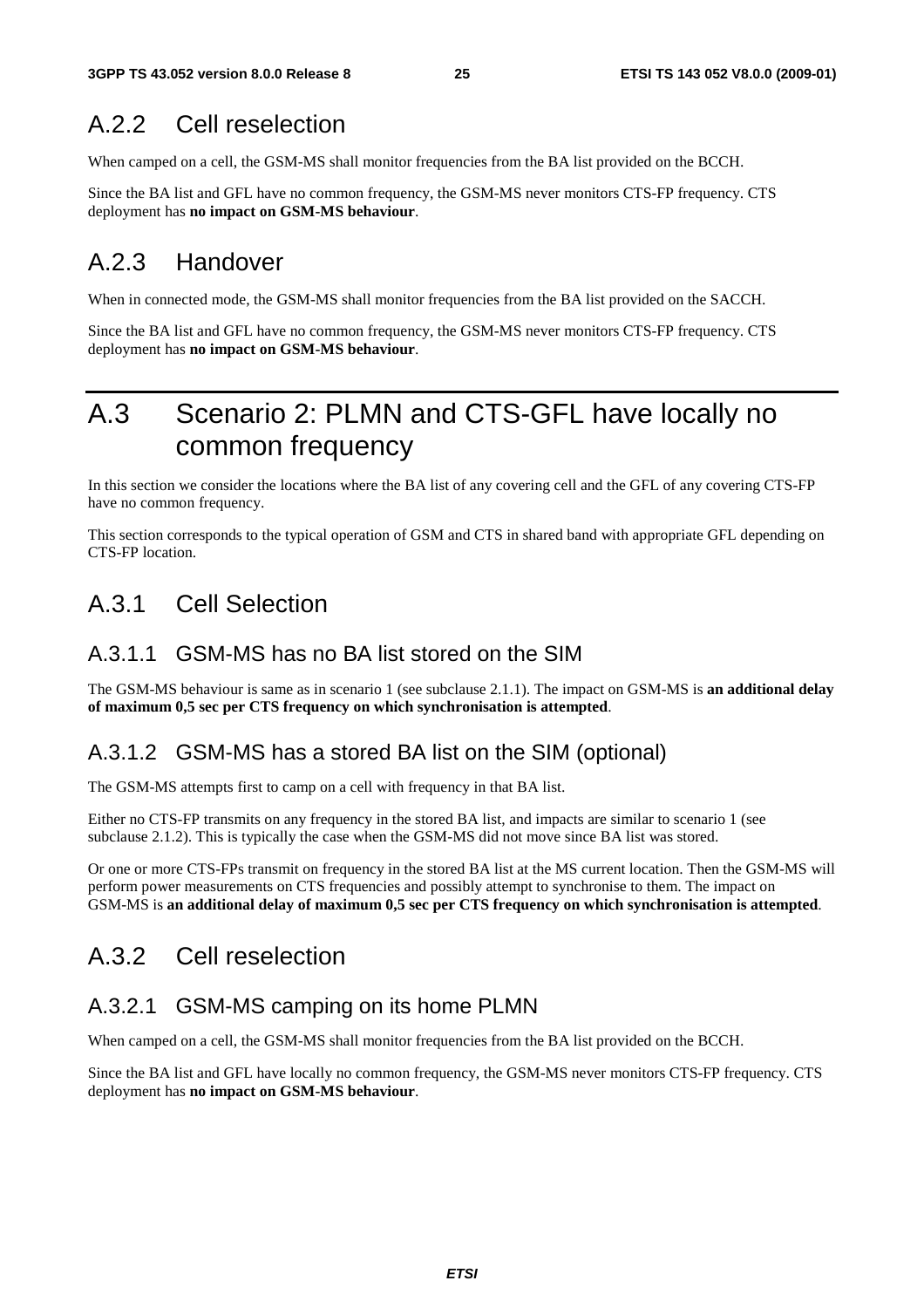#### A.3.2.2 GSM-MS camping on a visited PLMN in home country

When on a VPLMN in home country, the GSM-MS has in addition to search its HPLMN with a period T, T from 6 minutes to 8 hours (this parameter is normally on the SIM, otherwise default value is 30 minutes). So every T minutes the GSM attempts to access its HPLMN. In this case, impact on GSM-MS is, as in subclause 2.1.1., **an additional delay of max 0,5 sec per CTS frequency on which synchronisation is attempted**.

### A.3.3 Handover

When in connected mode, the GSM-MS shall monitor frequencies from the BA list provided on the SACCH.

Since the BA list and GFL have locally no common frequency, the GSM-MS never monitors any CTS-FP frequency. CTS deployment has **no impact on GSM-MS behaviour**.

## A.4 Scenario 3: PLMN and CTS-GFL have locally some common frequencies

In this section we consider the locations where the BA list of a covering cell and the GFL of a covering CTS-FP have at least one common frequency.

This clause typically corresponds to GSM and CTS operated in shared band where GFL is sub-optimal for that location. It could happen for example where almost all frequencies are used for BCCH, or at the border between GFL areas.

#### **One AFA requirement is to avoid that BCCH frequencies are used by a CTS-FP. Then scenario 3 is equivalent to scenario 2.**

However, if this is not achieved (just after a new frequency planning for example), impacts are described hereafter. Note that impacts are similar to those on a GSM-MS in a PLMN where two cells with same BCCH frequency overlap.

### A.4.1 Cell selection

Due to the presence of the CTS-FP, the power measured by the GSM-MS on a BCCH may be higher than its actual value. The ranking of the BCCH power may be modified.

In addition, if the GSM-MS tries to synchronise to such a "double" frequency it may find the CTSBCH-FB before the FCH (probability is 1/5 due to frequency burst repetition schemes). In thus case, it will fail to find the SCH at the expected frame, then discard that BCCH.

**The impact is that the GSM-MS could camp on a cell which is not the most powerful**. This is as for a GSM-MS in a PLMN at a location where 2 different BCCH are transmitted on same frequency.

### A.4.2 Cell reselection

Due to the presence of the CTS-FP, the power measured by the GSM-MS on a BCCH from the BA list may be higher than its actual value. The ranking of the 6 strongest BCCH carriers may be modified.

In addition, the first time the GSM-MS tries to decode the BSIC of such a "double" frequency it may find the CTSBCH-FB before the FCH (probability is 1/5 due to FCH and CTSBCH-FB repetition schemes). It will fail to find the SCH at the expected frame, then discard that BCCH candidate. The MS shall attempt a new BSIC decoding every 30 s if the BCCH is still in the 6 strongest surrounding cells, with same probability of failure. Note that if the BSIC is decoded once, the GSM-MS keeps track of the synchronisation and BSIC decoding will not fail anymore.

**The impact is that the GSM-MS ranking of the 6 strongest surrounding cells may be modified, the GSM-MS may camp on a valid but not best cell, and a valid BCCH may be temporarily discarded from the 6 strongest surrounding cells**. This could also happen for a GSM-MS in a PLMN at a location where 2 different BCCH are transmitted on same frequency.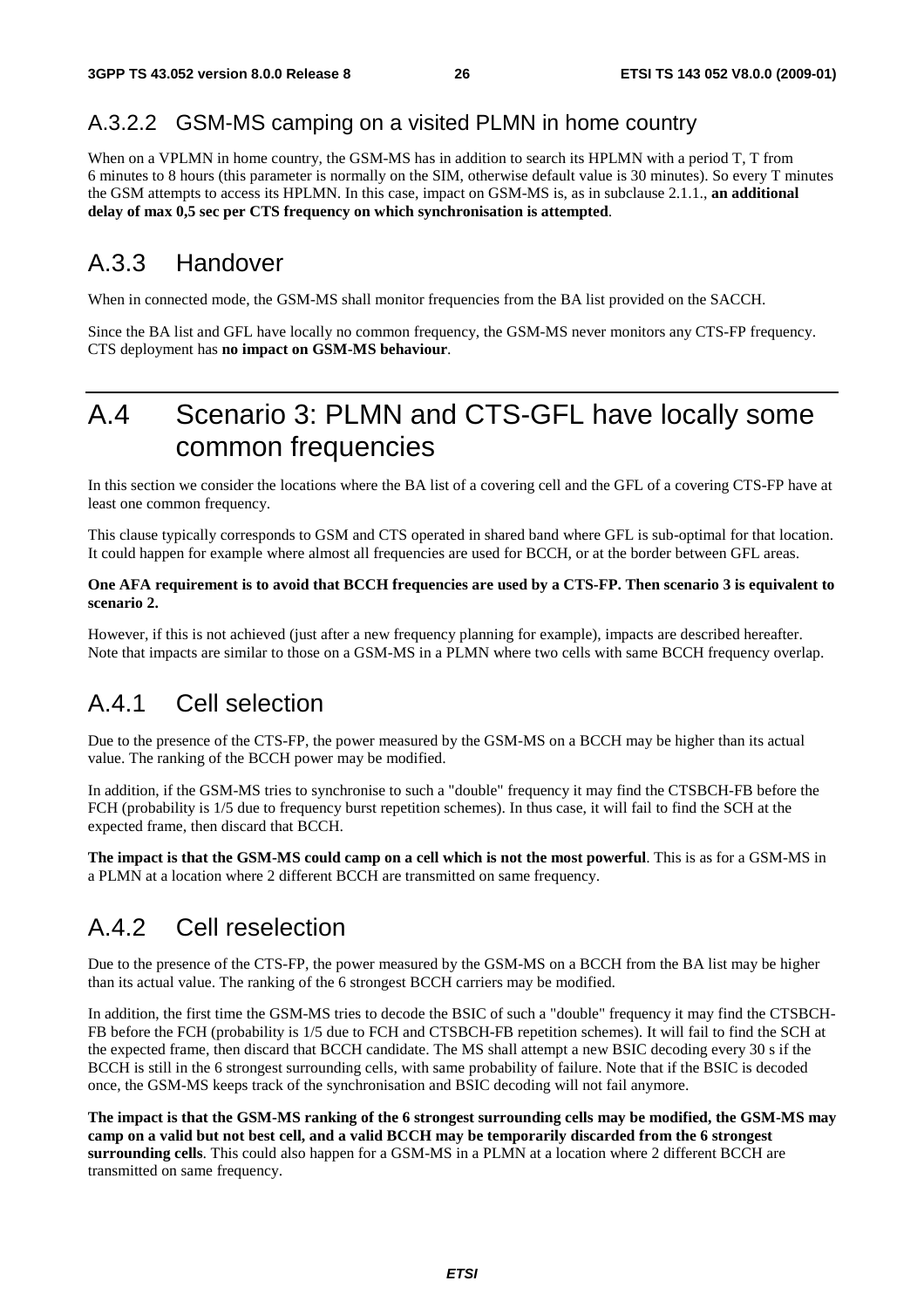## A.4.3 Handover

Due to the presence of the CTS-FP, the power measured by the GSM-MS on a BCCH from the BA list may be higher than its actual value. The ranking of the 6 strongest BCCH carriers may be modified. It has an impact only if it affects the ranking of a candidate cell for handover.

In addition, the first time the GSM-MS tries to decode the BSIC of such a "double" frequency it may find the CTSBCH-FB before the FCH (probability is 1/5 due to FCH and CTSBCH-FB repetition schemes). It will fail to find the SCH at the expected frame, then discard that BCCH candidate. The MS shall attempt a new BSIC decoding every 10 s if the BCCH stays in the 6 strongest surrounding cells, with same probability of failure. Note that if the BSIC is decoded once, the GSM-MS keep track of the synchronisation and BSIC decoding will not fail anymore.

**The impact is that the GSM-MS ranking of the 6 strongest surrounding cells may be modified, the GSM-MS may handover on a valid but not best cell, and a valid BCCH may be temporarily discarded from the 6 strongest surrounding cells**. This could also happen for a GSM-MS in a PLMN at a location where 2 different BCCH are transmitted on same frequency.

## A.5 Conclusion

If GSM and CTS are operated in separated bands (scenario 1), there is no impact on a GSM-MS except a small possible delay for cell selection in some specific cases.

Where GSM and CTS are operated in shared band with proper GFL definition (scenario 2), impacts are same as for scenario 1.

Where GSM and CTS are operated in shared band with sub-optimal GFL definition (scenario 3), AFA aims at having a configuration similar to scenario 2. If this is not achieved, possibly after new frequency planning, the impacts on the GSM-MS are similar to those of a PLMN where two cells overlap with same BCCH frequency.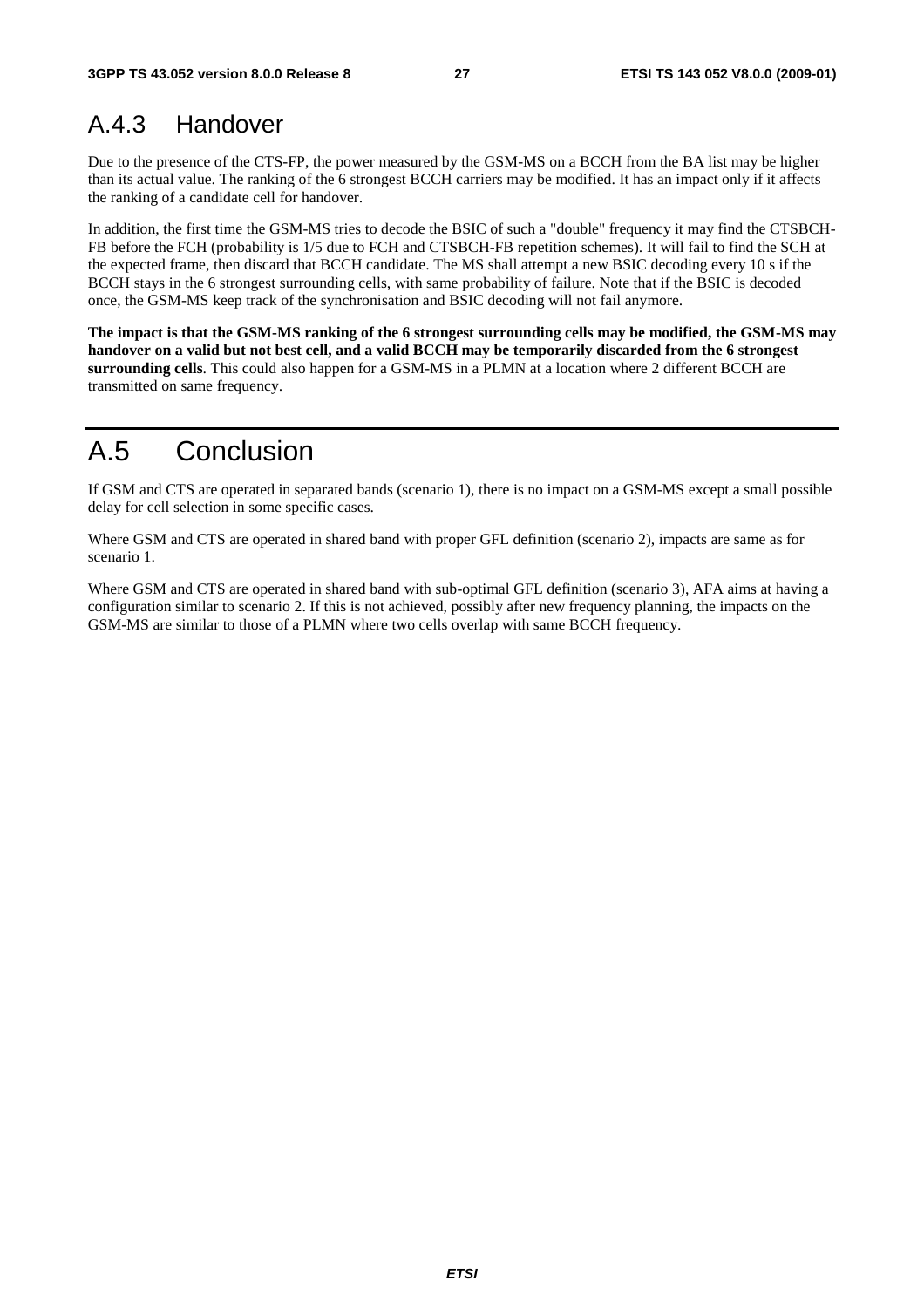## Annex B (informative): Change history

| <b>SPEC</b> | SMG# | <b>CR</b> | <b>PHASE</b> |       | VERS NEW VE | <b>SUBJECT</b>                           |
|-------------|------|-----------|--------------|-------|-------------|------------------------------------------|
|             |      |           |              |       | <b>RS</b>   |                                          |
| 03.52       | s29  | A005      | R97          | 7.0.1 | 7.1.0       | Modification of access request operation |
| 03.52       | s31  |           |              | 7.1.0 | 8.0.0       | Version for Release 1999                 |
| 03.52       |      |           |              | 8.0.0 | 8.0.1       | Version update to 8.0.1 for Publication  |

| <b>Change history</b> |                            |  |           |       |                       |               |            |
|-----------------------|----------------------------|--|-----------|-------|-----------------------|---------------|------------|
| <b>Date</b>           | <b>TSG GERAN# TSG Doc.</b> |  | <b>CR</b> | l Rev | Subject/Comment       | <b>Old</b>    | <b>New</b> |
| 2001-04               |                            |  |           |       | Version for Release 4 |               | 4.0.0      |
| 2002-06               | 10                         |  |           |       | Version for Release 5 | 4.0.0 5.0.0   |            |
| 2005-01               | 23                         |  |           |       | Version for Release 6 | $5.0.0$ 6.0.0 |            |
| 2007-08               | 35                         |  |           |       | Version for Release 7 | 6.0.0  7.0.0  |            |
| 2008-12               | 40                         |  |           |       | Version for Release 8 | $7.0.0$ 8.0.0 |            |